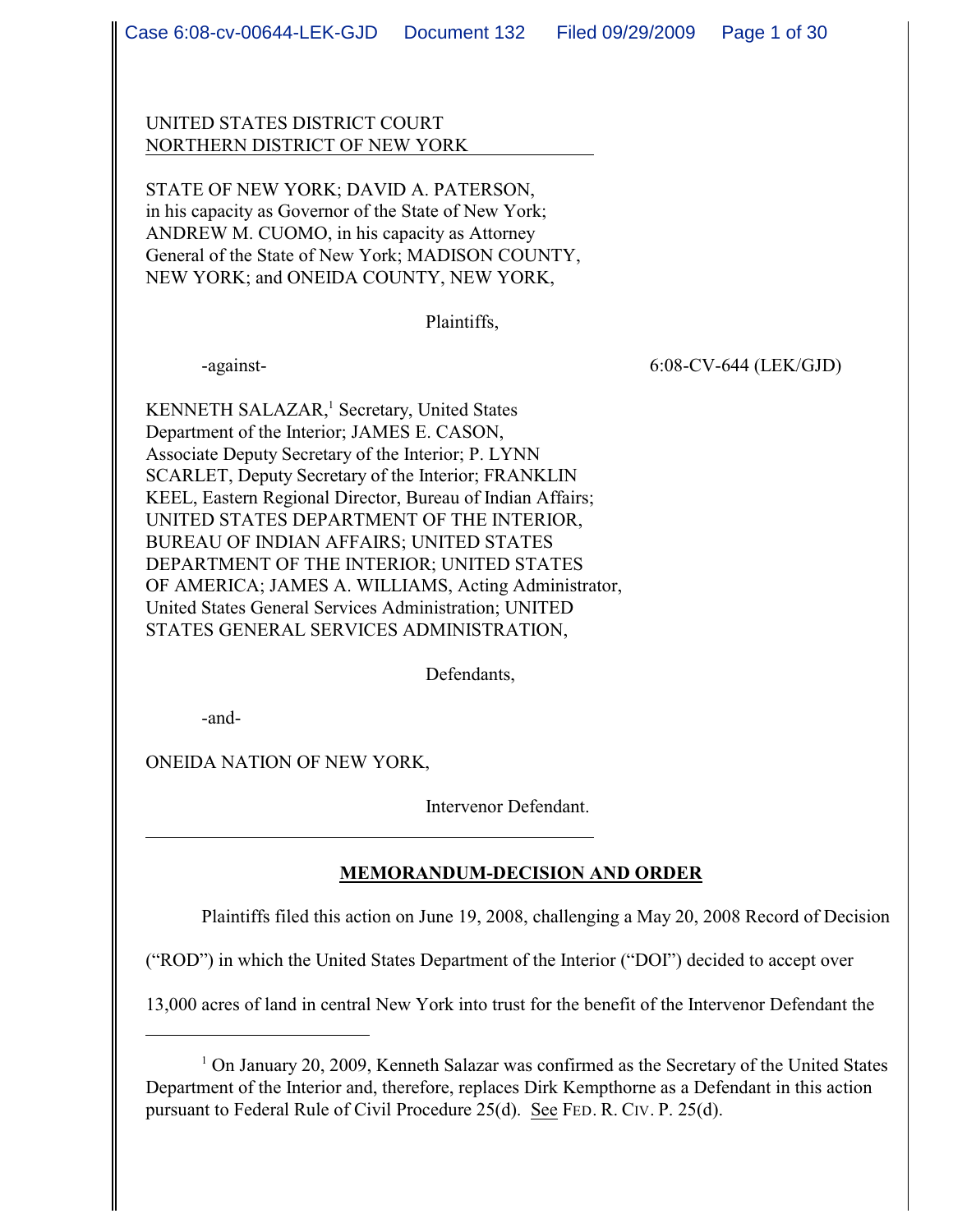Oneida Nation of New York ("Oneida Indian Nation" or "OIN"). Plaintiffs filed their Second Amended and Supplemental Complaint on February 12, 2009, adding five claims related to the DOI's acceptance of administrative custody over an 18-acre parcel – which previously had been used by the United States as an annex to the Griffiss Air Force Base – to be held in trust for the benefit of the OIN. See Second Am. Compl. (Dkt. No. 94).

Presently before the Court are five Motions: Motions filed by Defendants (Dkt. No. 36) and the OIN (Dkt. No. 51) seeking dismissal of Plaintiffs' First, Second and Seventeenth Causes of Action; a Motion filed by Plaintiffs seeking summary judgment on their Third Cause of Action (Dkt. No. 57); and Motions filed by Defendants (Dkt. No. 111) and the OIN (Dkt. No. 110) seeking dismissal of Plaintiffs' five supplemental claims. For the reasons that follow, Defendants' and the OIN's Motions to dismiss are granted, and Plaintiffs' Motion for summary judgment is denied.

# **I. BACKGROUND**<sup>2</sup>

On April 4, 2005, the OIN submitted a request to the DOI's Bureau of Indian Affairs ("BIA") requesting that the Secretary of the Interior (the "Secretary") take approximately 17,370 acres in trust for the OIN. ROD at 2, 6 (Dkt. No. 57, Attach. 3). The request included 330 parcels,

<sup>&</sup>lt;sup>2</sup> The above-captioned case is one of several filed in this Court by different plaintiffs raising challenges to various aspects of the DOI's May 20, 2008 Record of Decision. See 5:08-CV-633; 5:08-CV-648; 5:08-CV-649; 6:08-CV-647; 6:08-CV-660. These cases represent only the latest chapter in a long saga of litigation involving the OIN's land claims in New York. For a more detailed historical background of the OIN and this litigation, see, for example, the Supreme Court's opinion in City of Sherrill, New York v. Oneida Indian Nation of New York ("Sherrill"), 544 U.S. 197 (2005); the Second Circuit's opinion in Oneida Indian Nation of New York v. City of Sherrill, New York ("Oneida Indian Nation"), 337 F.3d 139 (2d Cir. 2003) (reversed by the Supreme Court in Sherrill); or this Court's opinions in Oneida Indian Nation of New York v. New York, 500 F. Supp. 2d 128 (N.D.N.Y. 2007) and Oneida Indian Nation of New York v. New York, 194 F. Supp. 2d 104 (N.D.N.Y. 2002).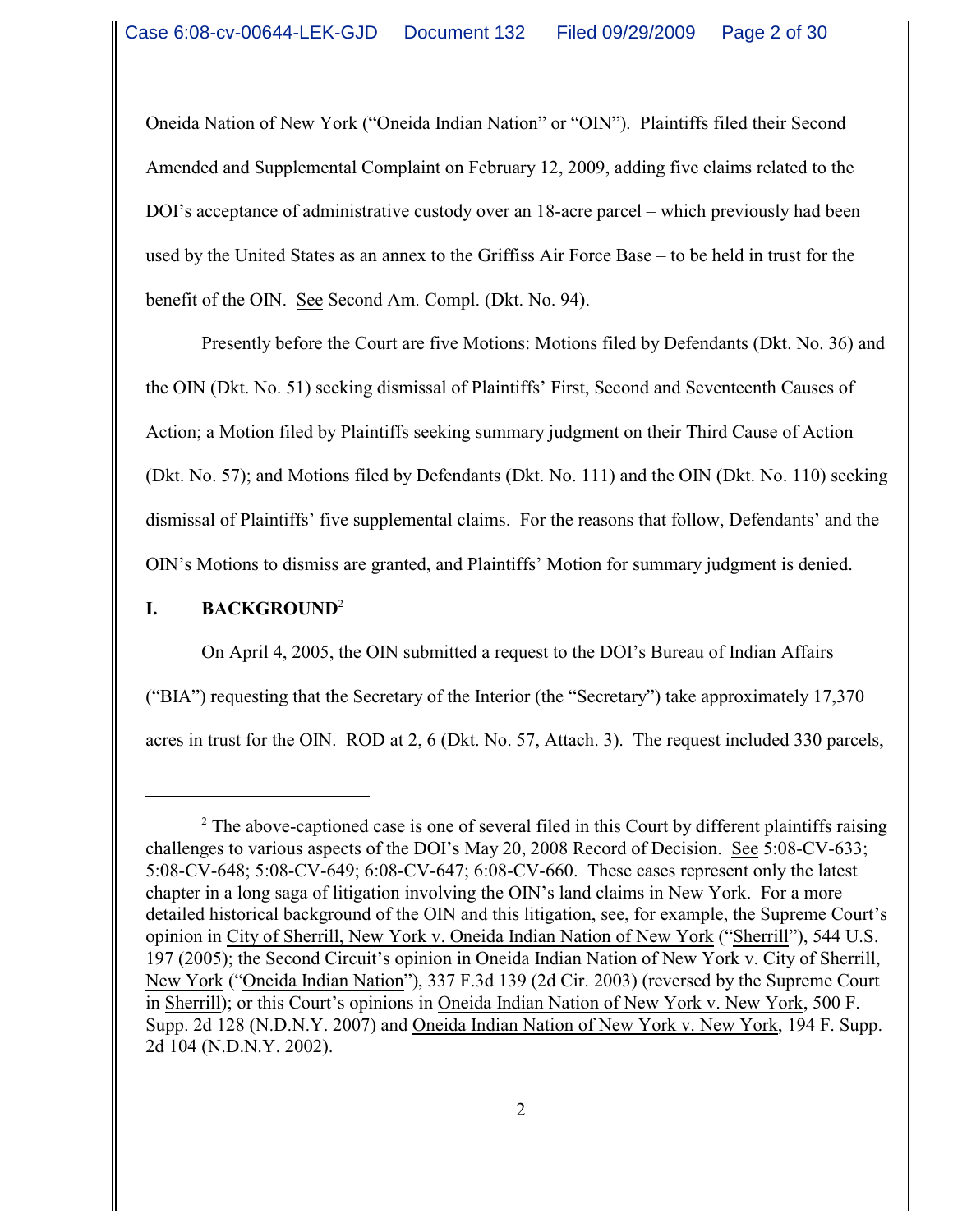or 440 tax lots, all owned by the OIN and located in Madison County and Oneida County, New York. Id. at 6. According to the ROD, the OIN "submitted its fee-to-trust request in response" to the Supreme Court's decision in Sherrill. Id.

Pursuant to the National Environmental Policy Act ("NEPA"), 42 U.S.C. §§ 4321 et seq., the DOI issued a draft Environmental Impact Statement ("EIS") regarding the proposed fee-to-trust request on November 24, 2006. ROD at 2, 6. Public comments were solicited until February 22, 2007, and public hearings were held on December 14, 2006 and February 6, 2007. Id. at 2, 6. The DOI issued its final EIS on February 22, 2008. Id. at 2, 7. On May 20, 2008, the DOI, "based on the Department's review of the Draft EIS, the Final EIS, comments received from the public, Federal agencies, State agencies, local governmental entities, and potentially affected Indian tribes, and the applicable statutory and regulatory criteria for acquiring title to lands in trust status[,]" issued its decision to accept approximately 13,003.89 acres in trust for the OIN. Id. at 2.

Plaintiffs filed their Complaint in this action on June 19, 2008 (Dkt. No. 1), and amended their Complaint on July 15, 2008 (Dkt. No. 19). On September 30, 2008, Defendants filed the presently pending Motion for partial dismissal. Dkt. No. 36. The OIN moved to intervene on October 1, 2008. Dkt. No. 37. The Court granted that motion on November 5, 2008. Dkt. No. 48. The OIN filed a Motion seeking partial dismissal on November 10, 2008. Dkt. No. 51. On November 17, 2008, Plaintiffs filed their summary judgment Motion. Dkt. No. 57.

On January 7, 2009, the Defendants filed a Notice of Administrative Action ("Notice") pursuant to 40 U.S.C.  $\S$  523,<sup>3</sup> alerting the Court and the other parties that:

The Administrator of General Services shall prescribe procedures necessary to transfer

 $3$  40 U.S.C. § 523(a) provides that: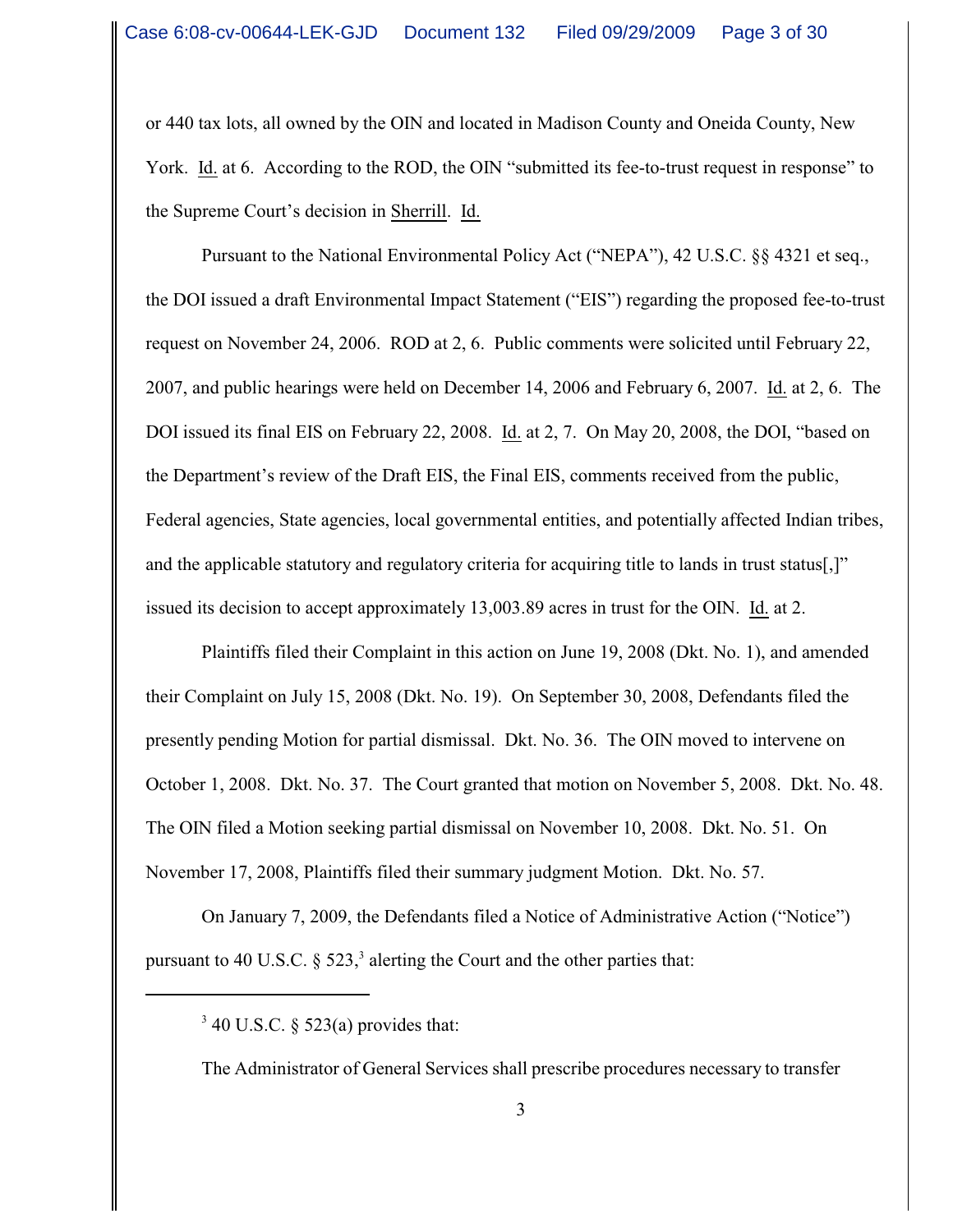[O]n December 30, 2008, the Bureau of Indian Affairs formally acknowledged receipt of administrative custody and accountability for the former United States Air Force Space Command Complex at the Verona Research Facility, Germany Road, Verona, New York. Such property is held in trust by the Secretary of the Interior for the Oneida Indian Nation of New York. The trust acquisition was mandated by 40 U.S.C.  $\S$  523, and accordingly was non-discretionary. . . .

The property accepted into trust is not part of the land the Department of the Interior proposes to accept into trust pursuant to the May 20, 2008 Record of Decision that is the subject of [this case and related cases].

Dkt. No. 72.

The land at issue in the December 30, 2008 Notice consists of an 18.195 acre parcel located in Verona, New York. See Defs.' Mem. in Supp. at 4 (Dkt. No. 111, Attach. 1). The land was acquired in fee by the United States in 1952 from a private landowner. See id.; Second Am. Compl. ¶¶ 107, 109. The United States used the 18-acre parcel as part of the Verona Test site, an annex to the Griffiss Air Force Base. See Second Am. Compl. ¶ 114; Defs.' Mem. in Supp. at 4. Griffiss Air Force Base closed in 1995, and the Air Force vacated the Verona Test Site in 1996. See Defs.' Mem. in Supp. at 4; Second Am. Compl.  $\P\P$  116-17. On January 23, 2001, the Air Force issued a Report of Excess Real Property for the 18-acre parcel of the former Verona Test Site. Dkt. No. 111, Attach. 4.

In a letter dated May 24, 2002, DOI informed the General Services Administration ("GSA")

40 U.S.C. § 523(a). 40 U.S.C. § 523(b) provides in relevant part that "the Secretary shall hold excess real property transferred under this section in trust for the benefit and use of the group, band, or tribe of Indians, within whose reservation the excess real property is located." 40 U.S.C. § 523(b).

to the Secretary of the Interior, without compensation, excess real property located within the reservation of any group, band, or tribe of Indians that is recognized as eligible for services by the Bureau of Indian Affairs.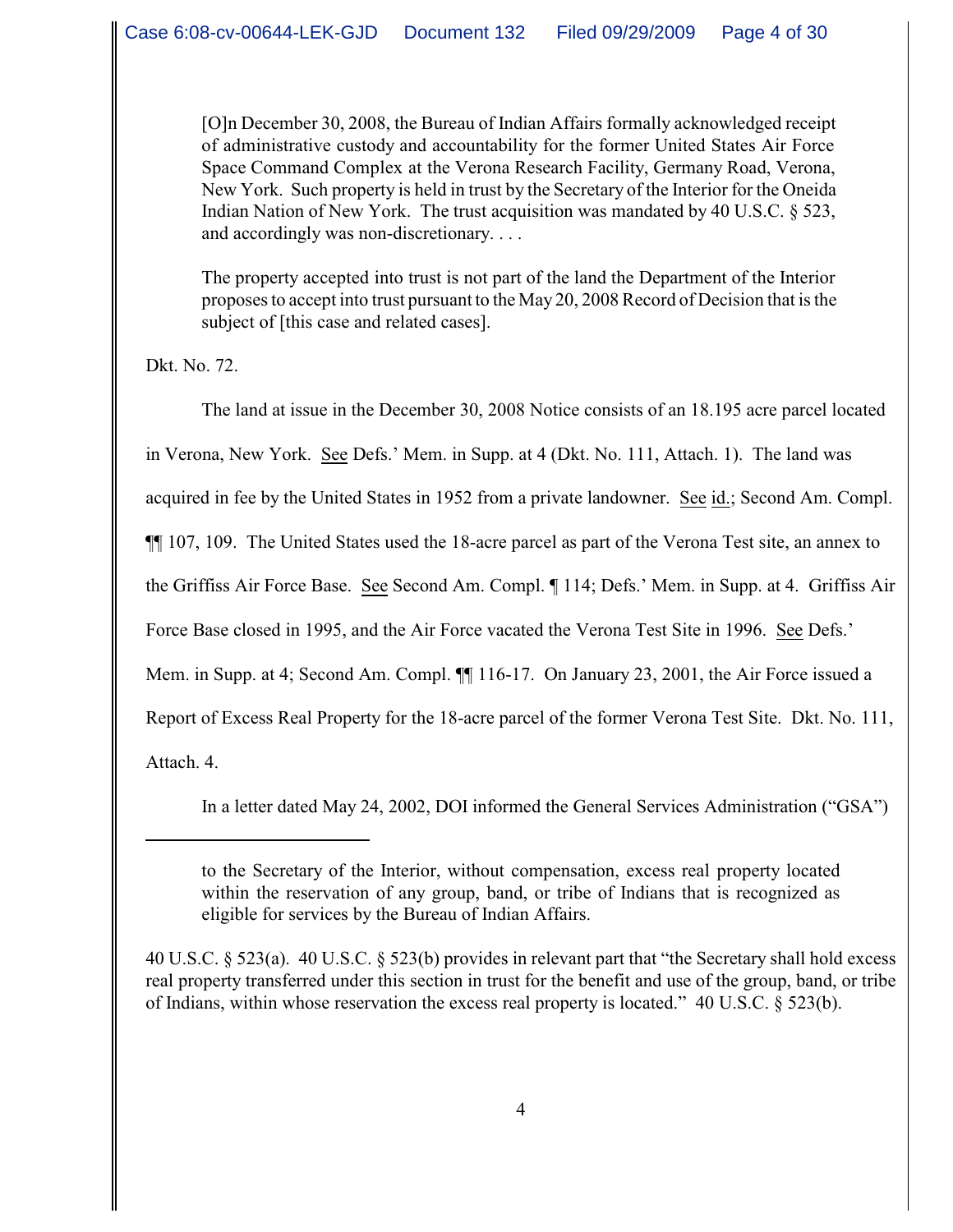that "[a]s to whether the Verona Test Site is situated within the reservation set aside for the Oneida Indian Nation by the Treaty of Canandaigua, our research reveals that the test site is indeed located within the exterior boundaries of the 1794 reservation." Dkt. No. 111, Attach. 6. On May 28, 2002, GSA issued a letter stating that it "hereby transfers the Property to the BIA to be held in trust by the Department of the Interior, for the benefit and use of the Oneidas . . . ." Dkt. No. 111, Attach. 7. DOI acknowledged custody and accountability for the 18-acre parcel per the Notice issued on December 30, 2008. Dkt. No. 72.

On February 10, 2009, the parties stipulated to the filing of a Second Amended and Supplemental Complaint, and the Court approved that stipulation on February 11, 2009. Dkt. Nos. 91, 92. Plaintiffs' Second Amended and Supplemental Complaint contains seventeen causes of action challenging DOI's May 20, 2008 decision to accept over 13,000 acres in trust for the OIN, as well as five causes of action challenging DOI's December 30, 2008 acknowledgment of administrative custody over the 18-acre parcel. See generally Second Am. Compl. Plaintiffs have asserted constitutional, statutory, and regulatory claims, alleging, *inter alia*, violations of the nondelegation doctrine; the Tenth Amendment; the land into trust provision of the Indian Reorganization Act, 25 U.S.C. § 465; the regulations in 25 C.F.R. part 151; NEPA; the Freedom of Information Act; and the Indian Gaming Regulatory Act ("IGRA"). See generally Second Am. Compl. Plaintiffs seek, *inter alia*, a declaratory judgment that the Defendants' action in taking the subject lands into trust was unlawful; an injunction prohibiting Defendants from taking any of the subject lands into trust; a declaratory judgment that the 18-acre transfer is null and void; and an injunction prohibiting Defendants from transferring any other excess or surplus federal land into trust for the OIN. Id. at 73-74. The Court held oral argument on the pending Motions on June 24,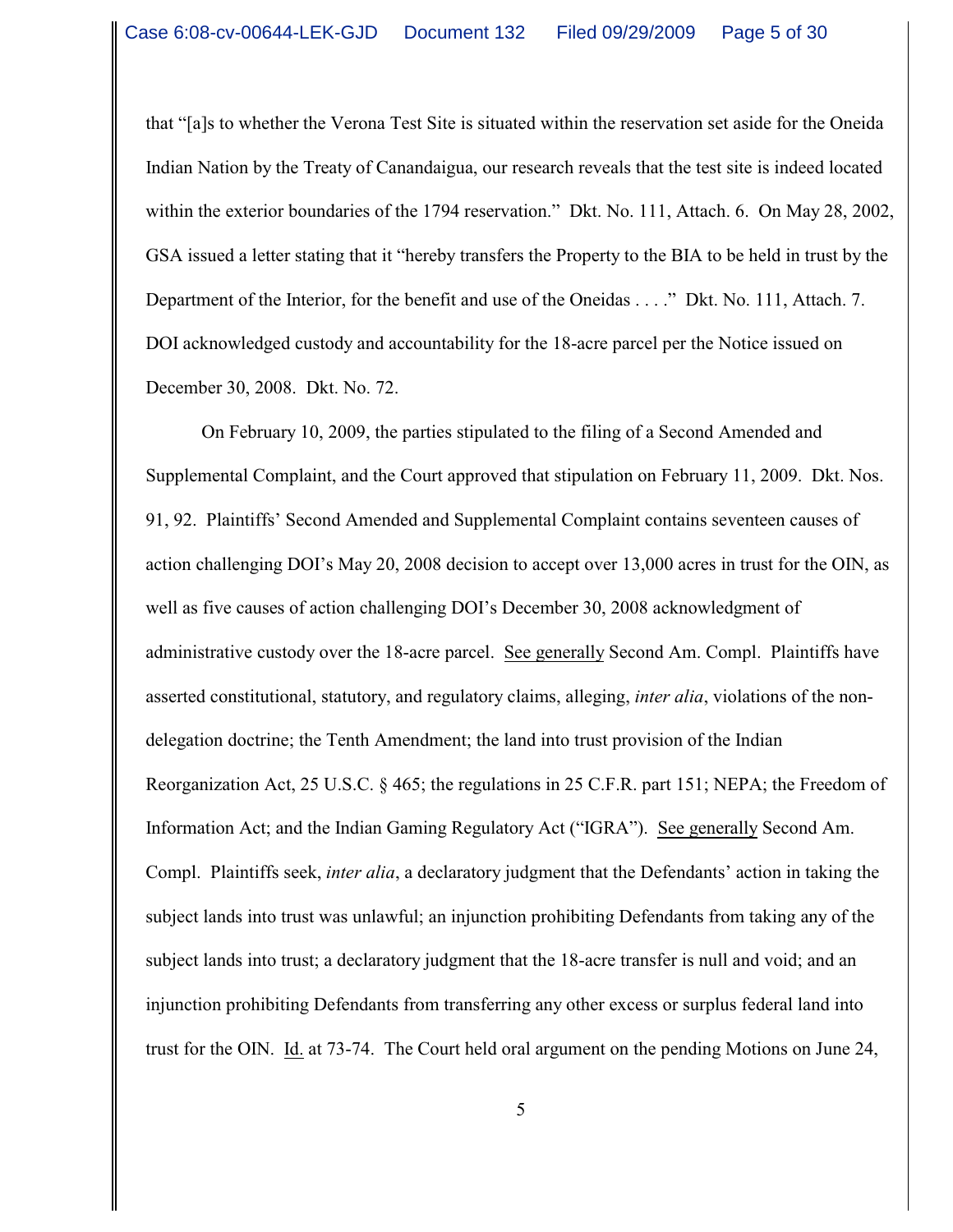2009. See Tr. (Dkt. No. 130).

#### **II. DEFENDANTS' AND THE OIN'S MOTIONS TO DISMISS**

#### **A. Standard of Review**

To survive a motion to dismiss pursuant to Federal Rule of Civil Procedure 12(b)(6), "a complaint must contain sufficient factual matter, accepted as true, to 'state a claim to relief that is plausible on its face." Ashcroft v. Iqbal, U.S. , 129 S. Ct. 1937, 1949 (2009) (quoting Bell Atlantic Corp. v. Twombly, 550 U.S. 544, 570 (2007)). When considering a motion to dismiss pursuant to Rule 12(b)(6), a district court must accept the allegations made by the non-moving party as true and "draw all inferences in the light most favorable" to the non-moving party. In re NYSE Specialists Securities Litigation, 503 F.3d 89, 95 (2d Cir. 2007). "The movant's burden is very substantial, as '[t]he issue is not whether a plaintiff is likely to prevail ultimately, but whether the claimant is entitled to offer evidence to support the claims.'" Log On America, Inc. v. Promethean Asset Mgmt. L.L.C., 223 F. Supp. 2d 435, 441 (S.D.N.Y. 2001) (quoting Gant v. Wallingford Bd. of Educ., 69 F.3d 669, 673 (2d Cir. 1995) (internal quotation and citations omitted)).

Pursuant to Federal Rule of Civil Procedure  $12(b)(1)$ , "[a] case is properly dismissed for lack of subject matter jurisdiction . . . when the district court lacks the statutory or constitutional power to adjudicate it." Makarova v. United States, 201 F.3d 110, 113 (2d Cir. 2000) (citing FED. R. CIV. P. 12(b)(1)). "A plaintiff asserting subject matter jurisdiction has the burden of proving by a preponderance of the evidence that it exists." Makarova, 201 F.3d at 113 (citing Malik v. Meissner, 82 F.3d 560, 562 (2d Cir. 1996)). In reviewing a motion to dismiss for lack of subject matter jurisdiction, a court "'must accept as true all material facts alleged in the complaint and draw all reasonable inferences in the plaintiff's favor.'" Sharkey v. Quarantillo, 541 F.3d 75, 83 (2d Cir.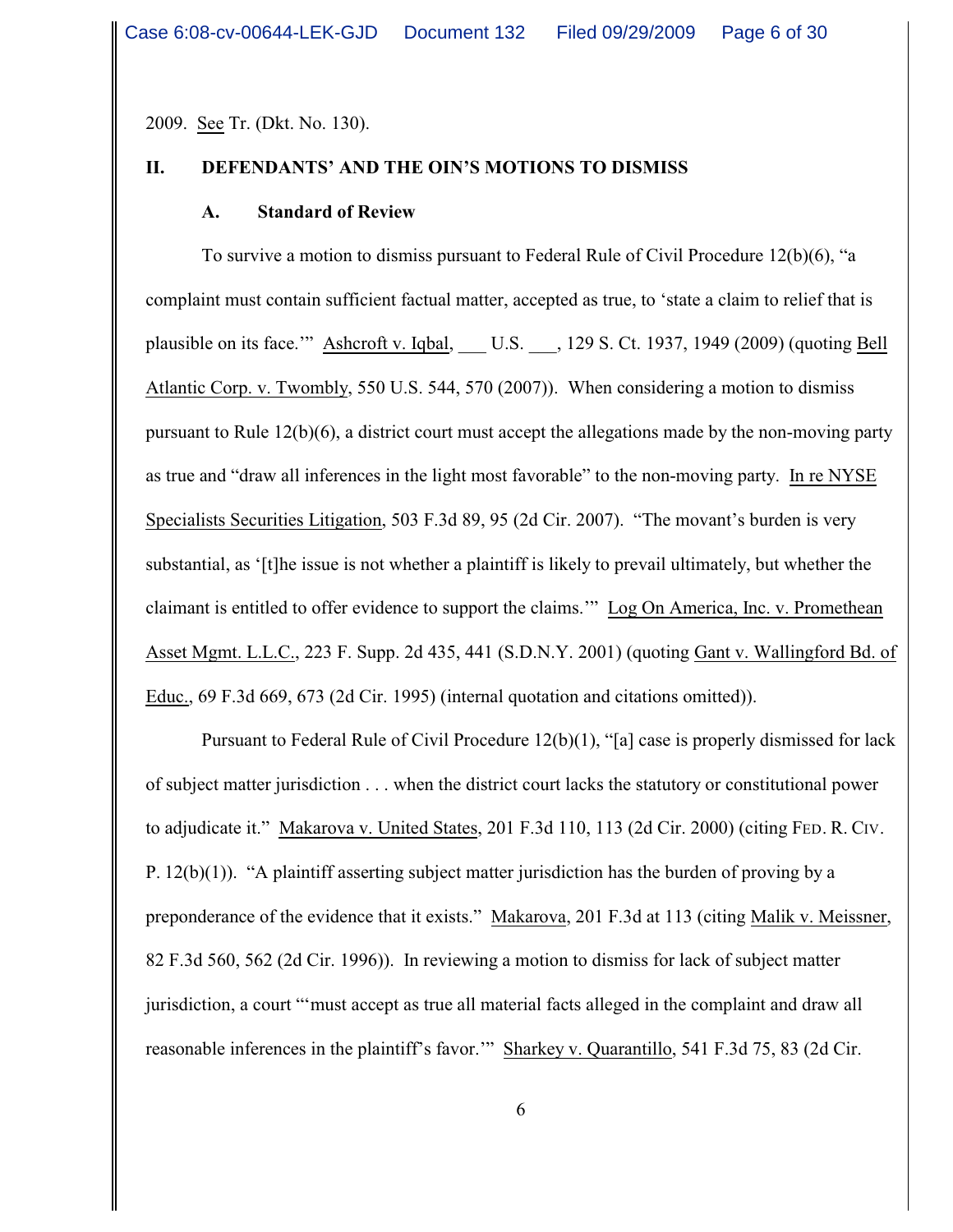2008) (quoting Merritt v. Shuttle, Inc., 245 F.3d 182, 186 (2d Cir. 2001)). A defendant's challenge to a plaintiff's constitutional standing to sue is properly brought under Rule 12(b)(1). See Alliance for Environmental Renewal, Inc. v. Pyramid Crossgates Co., 436 F.3d 82, 89 n.6 (2d Cir. 2006) ("Although we have noted that standing challenges have sometimes been brought under Rule 12(b)(6), as well as Rule  $12(b)(1)$ ... the proper procedural route is a motion under Rule  $12(b)(1)$ .") (internal citations omitted).

## **B. Non-Delegation Doctrine**

Defendants and the OIN move to dismiss Plaintiffs' First Cause of Action, which alleges that Section 465 of the Indian Reorganization Act (the "IRA"), 25 U.S.C § 465 ("Section 465"), is an unconstitutional delegation of legislative authority. Defs.' Motion to dismiss (Dkt. No. 36); OIN's Motion to dismiss (Dkt. No. 51); Second Am. Compl. ¶¶ 132-136. In their Complaint, Plaintiffs specifically aver that:

Section 465 violates [the non-delegation doctrine] by giving the Secretary of the Interior unbounded discretion to acquire land "for the purpose of providing land for Indians." The statute contains no limiting standards. The regulations, which cannot in any event provide a standard where the statute contains none, are similarly lacking in any meaningful standard. Those regulations merely list factors that the Secretary should consider when taking land into trust, but place no boundaries upon that authority.

Second Am. Compl. ¶ 134.

Article I,  $\S$  1, of the Constitution vests "all legislative powers herein granted . . . in a Congress of the United States." U.S. CONST. art. I, § 1. Accordingly, Congress "is not permitted to abdicate, or to transfer to others, the essential legislative functions with which it is vested." Panama Refining Co. v. Ryan, 293 U.S. 388, 421 (1935); see also Whitman v. Am. Trucking Ass'ns, 531 U.S. 457, 472 (2001); Mistretta v. United States, 488 U.S. 361, 371 (1989) ("The nondelegation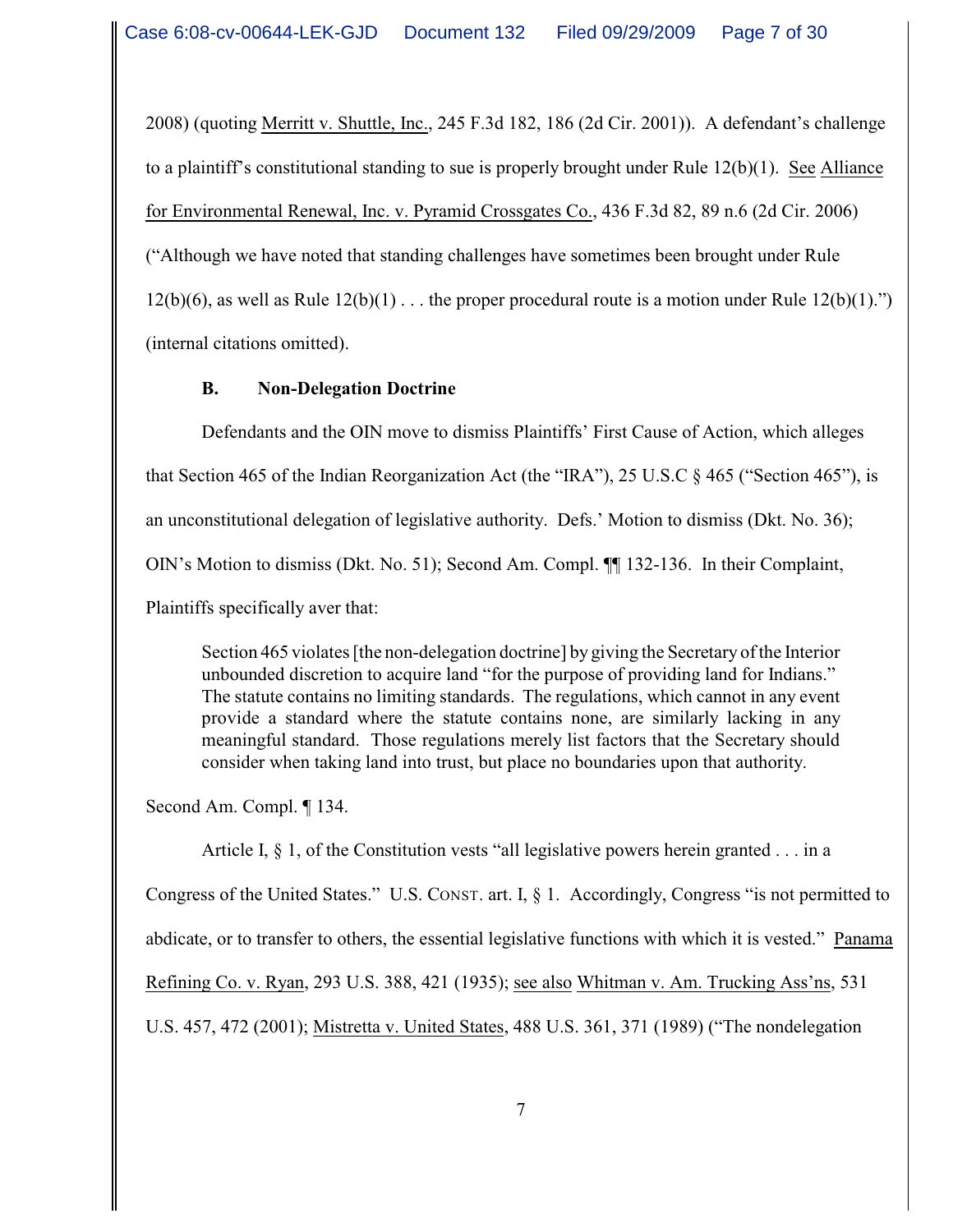doctrine is rooted in the principle of separation of powers that underlies our tripartite system of government."). However, the Supreme Court has recognized that "Congress simply cannot do its job absent an ability to delegate power under broad general directives" and therefore Congress may confer decision making authority on agencies. Mistretta, 488 U.S. at 372. "[W]hen Congress confers decision-making authority upon agencies, Congress must 'lay down by legislative act an intelligible principle to which the person or body authorized to [act] is directed to perform.'" Whitman, 531 U.S. at 472 (quoting J.W. Hampton, Jr. & Co. v. United States, 276 U.S. 394, 409 (1928)). The Supreme Court "has deemed it 'constitutionally sufficient if Congress clearly delineates the general policy, the public agency which is to apply it, and the boundaries of this delegated authority.'" Mistretta, 488 U.S. at 372-73 (quoting Am. Power & Light Co. v. SEC, 328 U.S. 90, 105 (1946)).

Plaintiffs argue that Section 465 lacks the requisite intelligible standard and therefore is an unconstitutional delegation of legislative authority. "In a delegation challenge, the constitutional question is whether the statute has delegated legislative power to the agency." See Whitman, 531 U.S. at 472. In pertinent part, Section 465 provides:

The Secretary of the Interior is authorized, in his discretion, to acquire, through purchase, relinquishment, gift, exchange, or assignment, any interest in lands, water rights, or surface rights to lands, within or without existing reservations, including trust or otherwise restricted allotments, whether the allottee be living or deceased, for the purpose of providing land for Indians.

\*\*\* Title to any lands or rights acquired pursuant to this Act or the Act of July 28, 1955 (69 Stat. 392), as amended (25 U.S.C. 608 et seq.) shall be taken in the name of the United States in trust for the Indian tribe or individual Indian for which the land is acquired, and such lands or rights shall be exempt from State and local taxation.

25 U.S.C. § 465.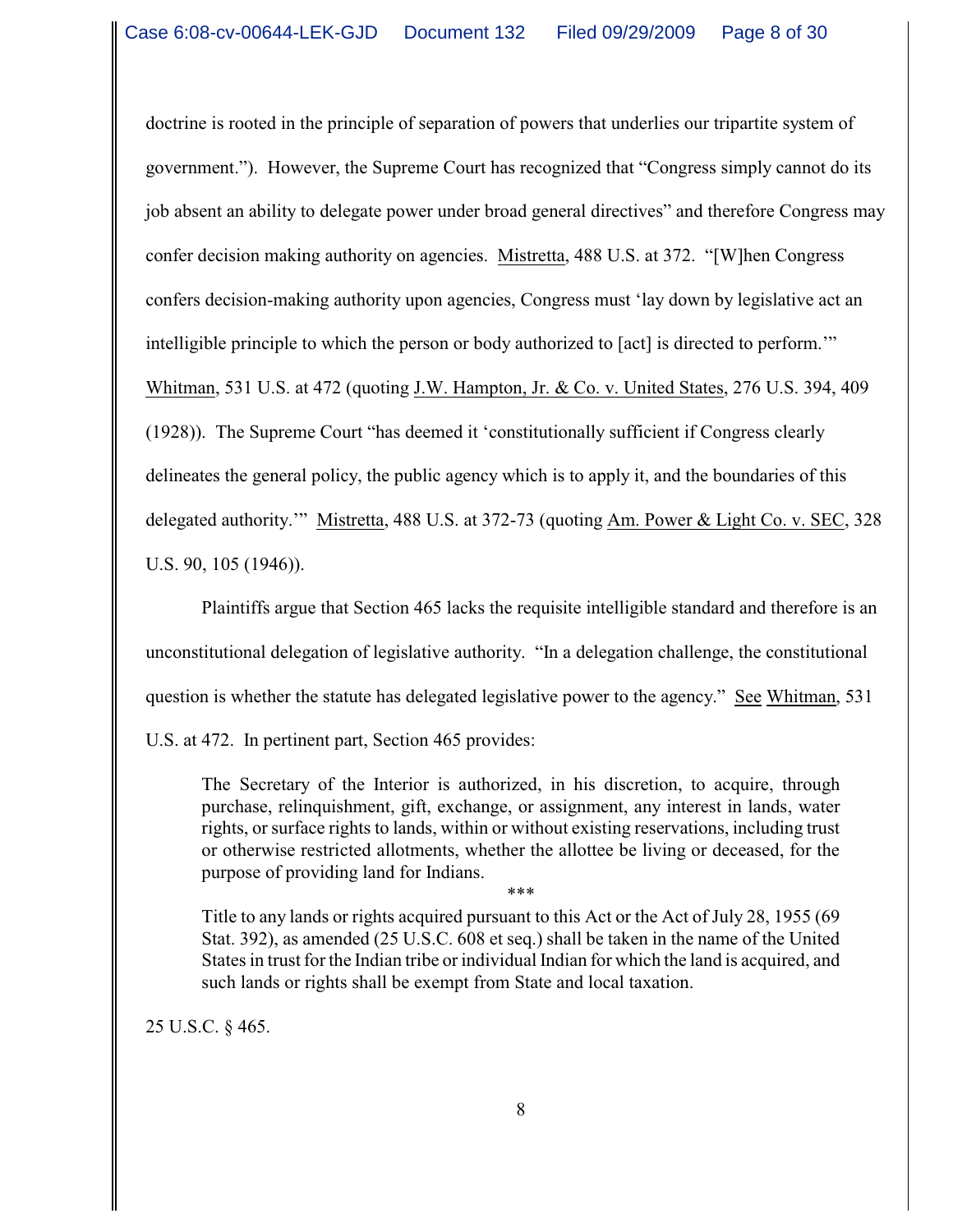Every court to consider a delegation challenge to Section 465 has rejected it and found that agency regulations sufficiently limit the Secretary of the Interior's discretion. See, e.g., Michigan Gaming Opposition v. Kempthorne, 525 F.3d 23, 33 (D.C. Cir. 2008); Carcieri v. Norton, 497 F.3d 15, 43 (1st Cir. 2007) (en banc), rev'd on other grounds sub nom. Carcieri v. Salazar, \_\_\_ U.S. \_\_\_, 129 S. Ct. 1058 (2009); South Dakota v. United States Dep't of Interior, 423 F.3d 790, 799 (8th Cir. 2005) ("South Dakota II");<sup>4</sup> United States v. Roberts, 185 F.3d 1125, 1137 (10th Cir. 1999); Shivwitz Band v. Utah, 428 F.3d 966, 972-74 (10th Cir. 2005); Nevada v. United States, 221 F. Supp. 2d 1241, 1250-51 (D. Nev. 2002). In support of this repeatedly rejected delegation challenge, Plaintiffs primarily rely on South Dakota v. United States Dep't of Interior, 69 F.3d 878 (8th Cir. 1995) ("South Dakota I") and Michigan Gaming Opposition v. Kempthorne. Pls.' Opp'n to Defs.' Mot. to dismiss at 23-25 (Dkt. No. 61). Neither of these opinions, however, has any precedential value nor are they persuasive. Plaintiffs cite to the dissent in Michigan Gaming Opposition, and South Dakota I was vacated by the Supreme Court, 519 U.S. at 919-20. In fact, on remand, the Eighth Circuit held that Section 465 contains standards sufficient to guide the Secretary of the Interior's exercise of discretion, and therefore the delegation challenge failed. See South Dakota II, 423 F.3d 790.

Further, in its most recent delegation challenge decision, the Supreme Court stated that it has "almost never felt qualified to second-guess Congress regarding permissible degrees of policy judgment that can be left to those executing or applying the law." Whitman, 531 U.S. at 474-75. In

<sup>&</sup>lt;sup>4</sup> In South Dakota v. United States Dep't of Interiors, 69 F.3d 878 (8th Cir. 1995), the Eighth Circuit held that Section 465 was an unconstitutional delegation of legislative power because "providing land for Indians" did not provide an intelligible standard. However, the Eighth Circuit reversed its holding en banc in South Dakota II.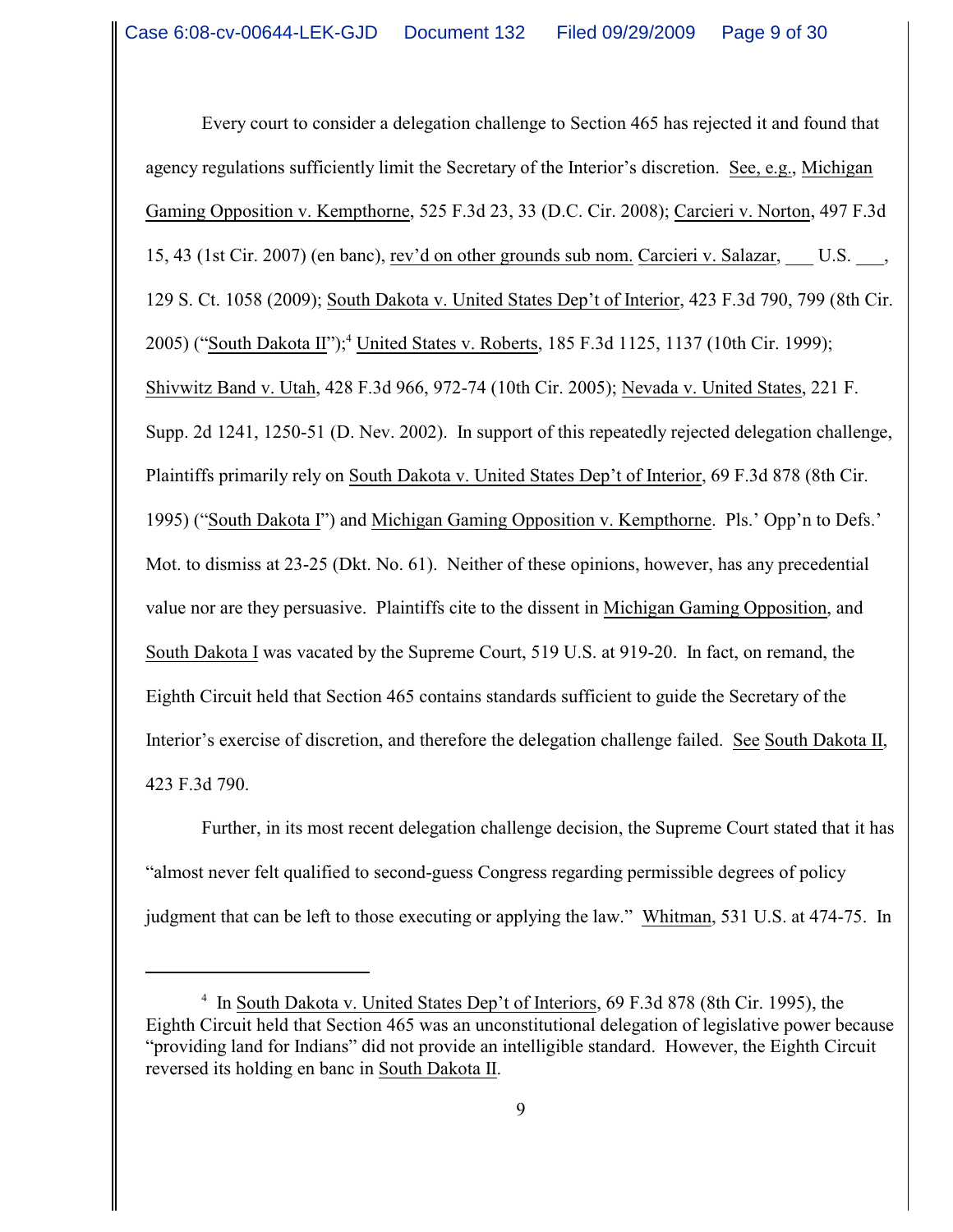fact, only twice in its history, and not since 1935, has the Supreme Court invalidated a statute on the grounds of excessive delegation of legislative authority. The Supreme Court has upheld the constitutionality of statutes promulgated for the "public interest," as well as to ensure fairness and equity. See, e.g., Nat'l Broad. Co. v. United States, 319 U.S. 190, 225-26 (1943); New York Cent. Sec. Corp. v. United States, 287 U.S. 12, 24-25 (1932); Am. Power & Light Co., 328 U.S. at 104- 05; Yakus v. United States, 321 U.S. 414, 420 (1944).

The statutory preamble describes the IRA as "[a]n Act to conserve and develop Indian lands and resources." 48 Stat. 984 (1934). "The intent and purpose of the [IRA] was 'to rehabilitate the Indian's economic life and give him a chance to develop the initiative destroyed by a century of oppression and paternalism.'" Mescalero Apache Tribe v. Jones, 411 U.S. 145, 152-154 (quoting H.R. Rep. No. 1804, 73d Cong., 2d Sess., 6 (1934)). It is clear that the IRA and Section 465, more specifically, were promulgated in the public interest and to ensure fairness and equity. Moreover, "an intelligible principle exists in the statutory phrase 'for the purpose of providing land for Indians' when it is viewed in the statutory and historical context of the IRA." Michigan Gaming Opposition, 525 F.3d at 31 (quoting 25 U.S.C. § 465). "This principle involves providing lands sufficient to enable Indians to achieve self-support and ameliorating the damage resulting from . . . prior federal policy." Id. (internal citations and quotations omitted).

This Court similarly will not second-guess Congress and joins every other federal court that has addressed this issue in finding that Section 465 is not an unconstitutional delegation of legislative authority. Accordingly, Plaintiffs' facial challenge to Section 465 is dismissed.

#### **C. Tenth Amendment**

In their Second Cause of Action, Plaintiffs allege that Section 465, as applied, violates the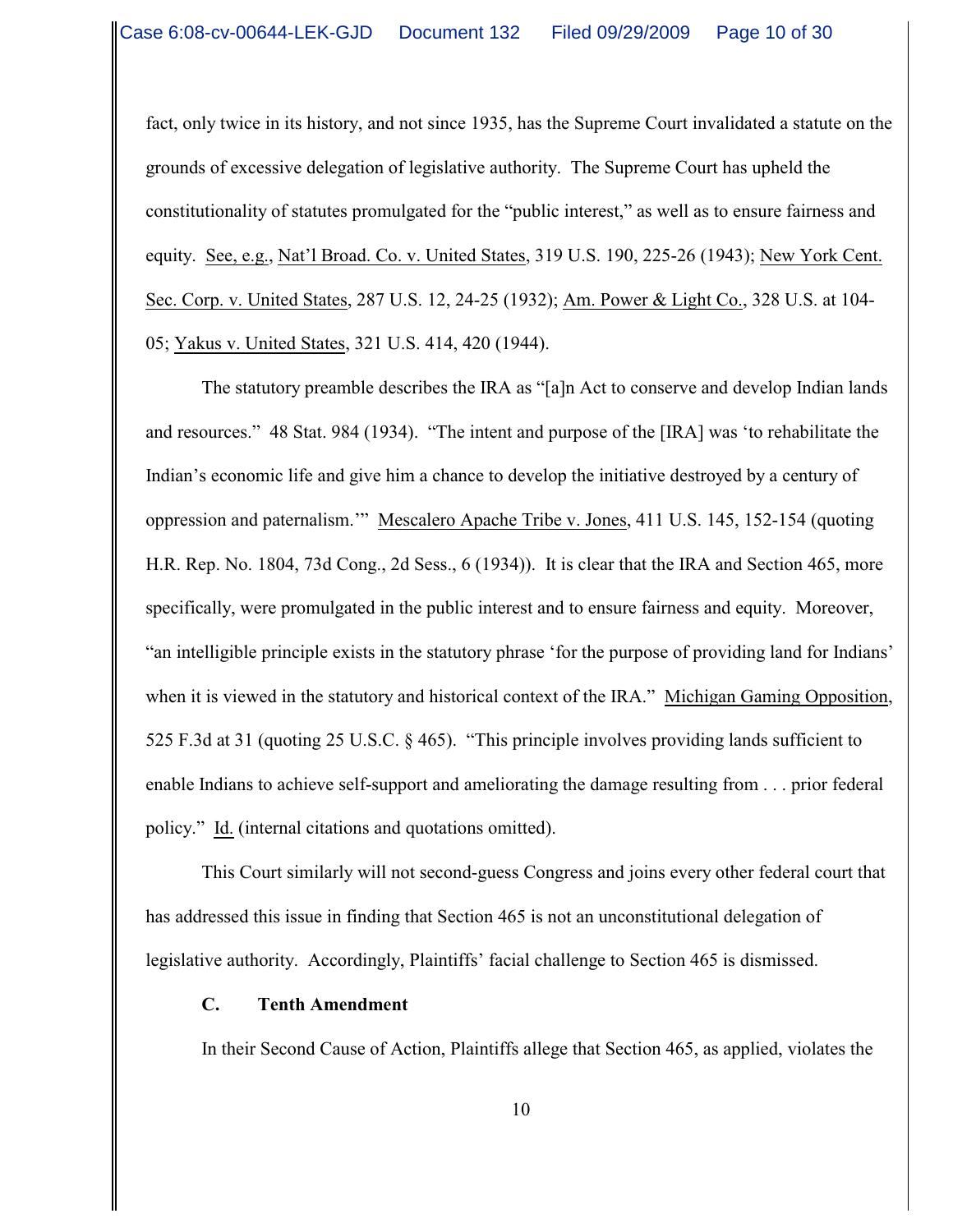Tenth Amendment. See Second Am. Compl. ¶¶ 137-44. Plaintiffs contend that "Section 465 far exceeds the power granted to Congress to regulate commerce with the Indian tribes, is unauthorized by any other provision of the U.S. Constitution, and deprives the State of its sovereignty with respect to lands taken into trust." Id. ¶ 144.Defendants and the OIN contend that this claim must be dismissed on the grounds that the Secretary's action was a valid exercise of authority pursuant to the Indian Commerce Clause. See Defs.' Motion to dismiss (Dkt. No. 36); OIN's Motion to dismiss (Dkt. No. 51).

The Tenth Amendment provides that "[t]he powers not delegated to the United States by the Constitution, nor prohibited by it to the States, are reserved to the States respectively, or to the people." U.S. CONST. amend. X. "If a power is delegated to Congress in the Constitution, the Tenth Amendment expressly disclaims any reservation of that power to the States; if a power is an attribute of state sovereignty reserved by the Tenth Amendment, it is necessarily a power the Constitution has not conferred on Congress." New York v. United States, 505 U.S. 144, 156 (1992) (citations omitted).

Plaintiffs' Tenth Amendment claim must be dismissed, as Section 465 represents a valid exercise of congressional authority pursuant to the Indian Commerce Clause.<sup>5</sup> Pursuant to the

<sup>&</sup>lt;sup>5</sup> Plaintiffs' Second Cause of Action presents an issue of first impression in the Second Circuit and has been addressed only sparingly by other courts. In Carcieri v. Kempthorne, 497 F.3d 15 (1st Cir. 2007) (en banc) (reversed on other grounds), the State of Rhode Island and associated plaintiffs challenged the DOI's decision to accept a 31-acre parcel of land into trust for an Indian Tribe. The plaintiffs brought numerous statutory and constitutional claims, including a Tenth Amendment challenge. The First Circuit affirmed the District Court's grant of summary judgment for the DOI on all claims. As to the Tenth Amendment claim, the First Circuit held that "[b]ecause Congress has plenary authority to regulate Indian affairs, section 465 of the IRA does not offend the Tenth Amendment." 497 F.3d at 40 (citation omitted). The plaintiffs petitioned for certiori on various grounds, but not on the Tenth Amendment claim. In Carcieri v. Salazar, U.S.  $\,$ , 129 S. Ct. 1058 (2009), the Supreme Court reversed the First Circuit on statutory grounds.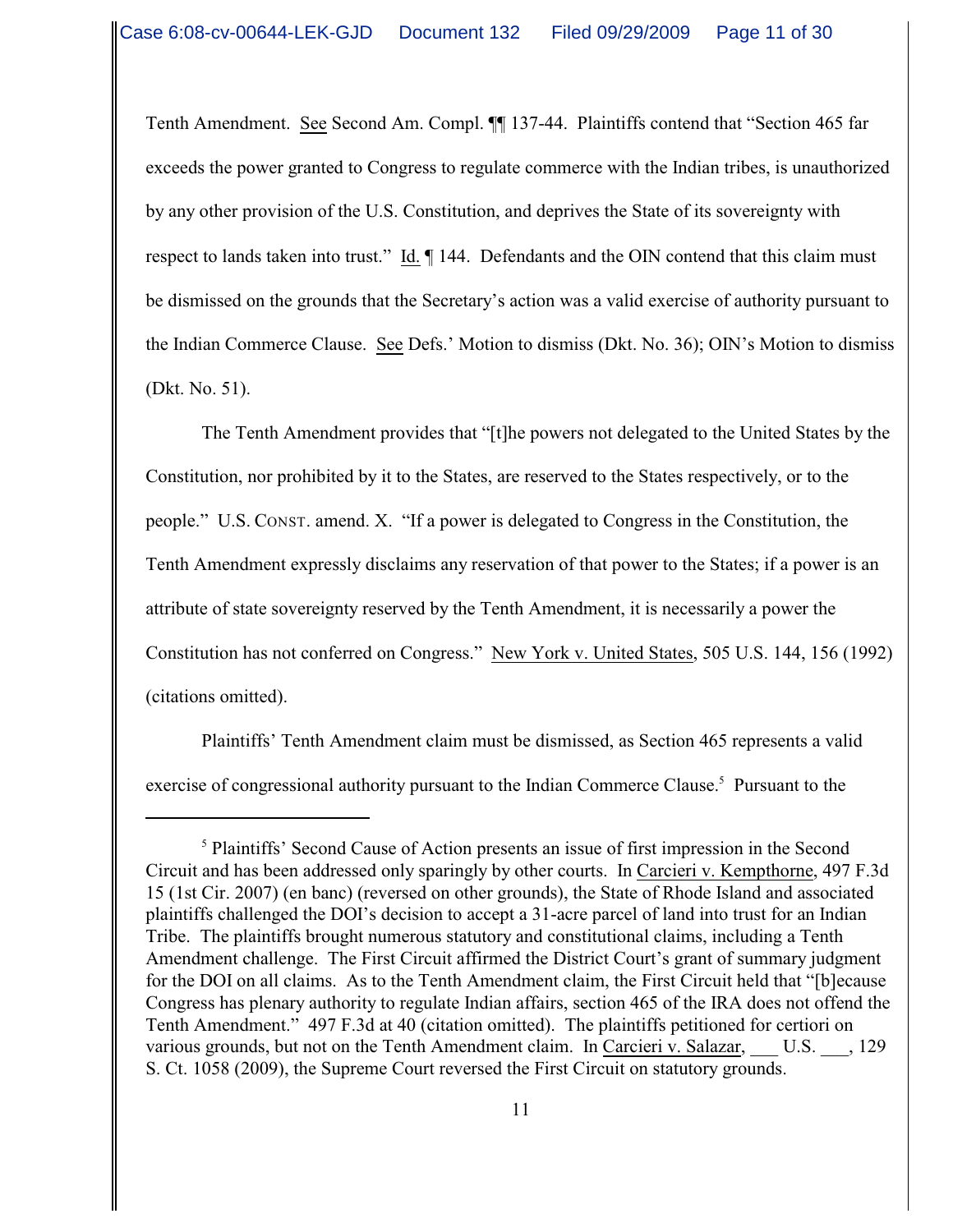Indian Commerce Clause, Congress has the power "[t]o regulate commerce . . . with the Indian tribes[.]" U.S. CONST. art. I,  $\S$  8, cl. 3. As the Supreme Court has repeatedly noted, Congress possesses plenary authority to legislate in matters involving Indian affairs. See, e.g., United States v. Lara, 541 U.S. 193, 200 (2004) (describing Congress' powers to legislate in respect to Indian matters as "plenary and exclusive"); South Dakota v. Yankton Sioux Tribe, 522 U.S. 329, 343 (1998) ("Congress possesses plenary power over Indian affairs, including the power to modify or eliminate tribal rights."); Cotton Petroleum Corp. v. New Mexico, 490 U.S. 163, 192 (1989) ("[T]he central function of the Indian Commerce Clause is to provide Congress with plenary power to legislate in the field of Indian affairs[.]") (citing Morton v. Mancari, 417 U.S. 535, 551-52 (1974)). "With the adoption of the Constitution, Indian relations became the exclusive province of federal law." County of Oneida v. Oneida Indian Nation of New York, 470 U.S. 226, 234 (1985).

Given the Supreme Court's broad interpretation of the Indian Commerce Clause, the Secretary's determination to take land into trust for the OIN pursuant to Section 465 must be read as a valid exercise of the power delegated to Congress by the Constitution. As the Secretary's authority to take land into trust for Indians springs from powers delegated to Congress in Article I, Section 465 as applied herein does not implicate the Tenth Amendment. See New York, 505 U.S. at 156.

Plaintiffs also cite to the Enclave Clause in support of their Tenth Amendment claim. See Second Am. Compl. ¶¶ 141-42. The Enclave Clause provides that Congress has the power "to exercise exclusive Legislation in all Cases . . . over all Places purchased by the Consent of the Legislature of the State in which the Same shall be, for the Erection of Forts . . . and other needful Buildings[.]" U.S. CONST. art. I, § 8, cl. 17. Defendants' and the OIN's Motions address the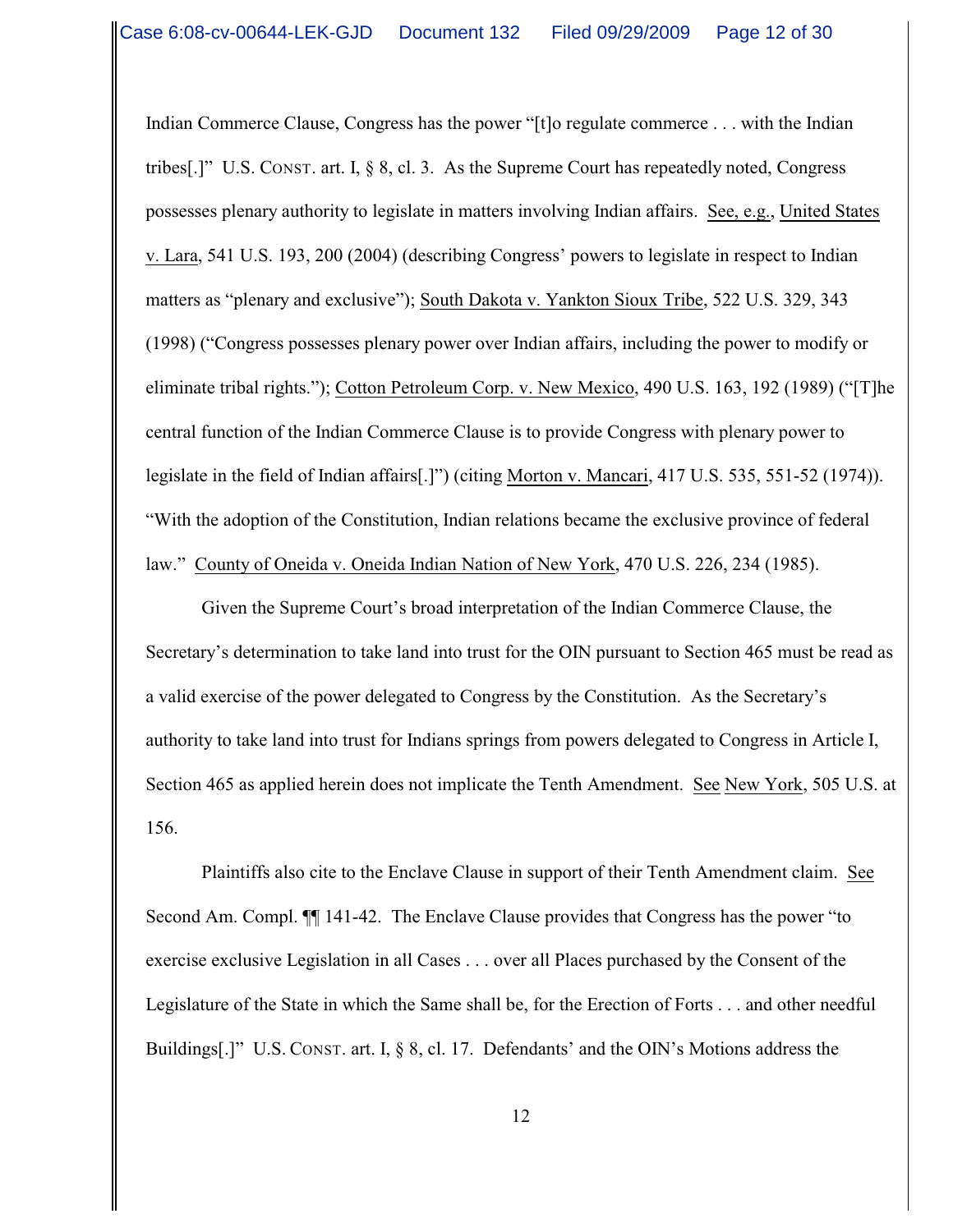Enclave Clause issue as a distinct claim. However, Plaintiffs contend that they "do not assert a claim under the Enclave Clause" in their Second Cause of Action, but rather cite the Enclave Clause "as an example of the particularity used by the Framers . . . when they intended to permit land within a state to be removed from state jurisdiction." Mem. in Opp'n at 46 (Dkt. No. 61). Regardless, the Enclave Clause is not implicated by the DOI's accepting land into trust pursuant to Section 465. Accepting land into trust does not amount to exclusive federal jurisdiction over the subject land, as would be required for the Enclave Clause to apply. See Nevada v. Hicks, 533 U.S. 353, 361 (2001) ("Our cases make clear that the Indians' right to make their own laws and be governed by them does not exclude all state regulatory authority on the reservation. State sovereignty does not end at a reservation's border."); Surplus Trading Co. v. Cook, 281 U.S. 647, 651 (1930) (noting that an Indian reservation represents a "typical illustration" of federally owned land that does not implicate the Enclave Clause).

Accordingly, Plaintiffs' Second Cause of Action is dismissed.<sup>6</sup>

## **D. Indian Gaming Regulatory Act**

In their Seventeenth Cause of Action, Plaintiffs claim that the Secretary's determination to take land into trust for the OIN violates the Indian Gaming Regulatory Act ("IGRA"). See Second Am. Compl.  $\P$  295-303. It is undisputed that the ROD includes the land where the Turning Stone

 $6$  Plaintiffs further argue that its citizens "cannot operate a republic government . . . if the United States can unilaterally remove unlimited amounts of land from the jurisdiction of the state, and confer on some other, quasi-sovereign entity the right to make and enforce laws on such removed areas." Mem. in Opp'n at 48. The Court agrees that the Constitution might be implicated if the Federal Government sought to remove "unlimited" amounts of land from a state's jurisdiction; however, that is not the situation presented here.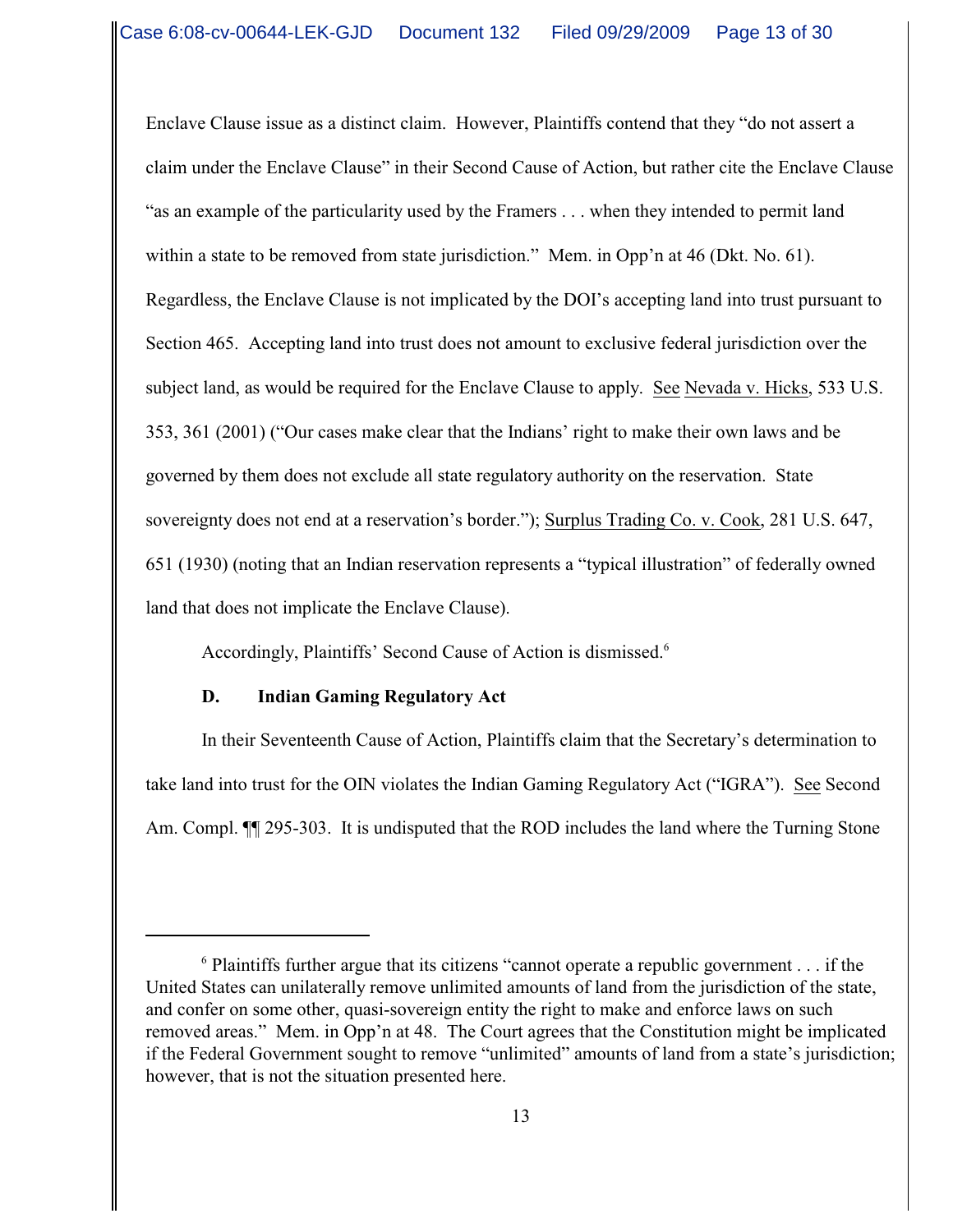Casino is located. Plaintiffs contend that IGRA prohibits Class III gaming<sup>7</sup> on lands acquired in trust without the Secretary determining that doing so "would be in the best interest of the Indian tribe and its members, and would not be detrimental to the surrounding community," and without obtaining the consent of the Governor. 25 U.S.C.  $\S 2719(b)(1)(A)$ .

 Defendants argue that Plaintiffs fail to state a claim pursuant to IGRA for two reasons: (1) because the Turning Stone Casino is situated within the boundaries of the OIN reservation, the Secretary need not comply with 25 U.S.C. § 2719(b)(1)(A) before taking the subject land into trust; and (2) the plain language of IGRA (25 U.S.C.  $\S 2719(c)$ <sup>8</sup> expressly states that it does not affect the Secretary's authority to take land into trust. See Defs.' Motion to dismiss (Dkt. No. 36). The OIN moves to dismiss this claim for the same reasons, and in addition, argues that because IGRA does not authorize suits to enforce 25 U.S.C. § 2719 ("Section 2719"), there is no federal jurisdiction over this claim. See OIN's Motion to dismiss (Dkt. No. 51).

IGRA establishes the requirements for lawful Class III gaming on Indian lands. See 25 U.S.C. § 2710(d). IGRA defines "Indian lands" as including, *inter alia*, "all lands within the limits of any Indian reservation[.]" 25 U.S.C. § 2703(4)(A). Section 2719 provides, in relevant part, that:

(a) Prohibition on lands acquired in trust by Secretary

Except as provided in subsection (b) of this section, gaming regulated by this chapter shall not be conducted on lands acquired by the Secretary in trust for the benefit of an Indian tribe after October 17, 1988, unless–

 $\degree$  Class III gaming is defined in IGRA as "all forms of gaming that are not class I gaming or class II gaming[,]" 25 U.S.C. § 2703(8), and "includes such things as slot machines, casino games, banking card games, dog racing, and lotteries." Seminole Tribe of Florida v. Florida, 517 U.S. 44, 48 (1996).

 $8$  25 U.S.C.  $8$  2719(c) provides that "[n]othing in this section shall affect or diminish the authority and responsibility of the Secretary to take land into trust."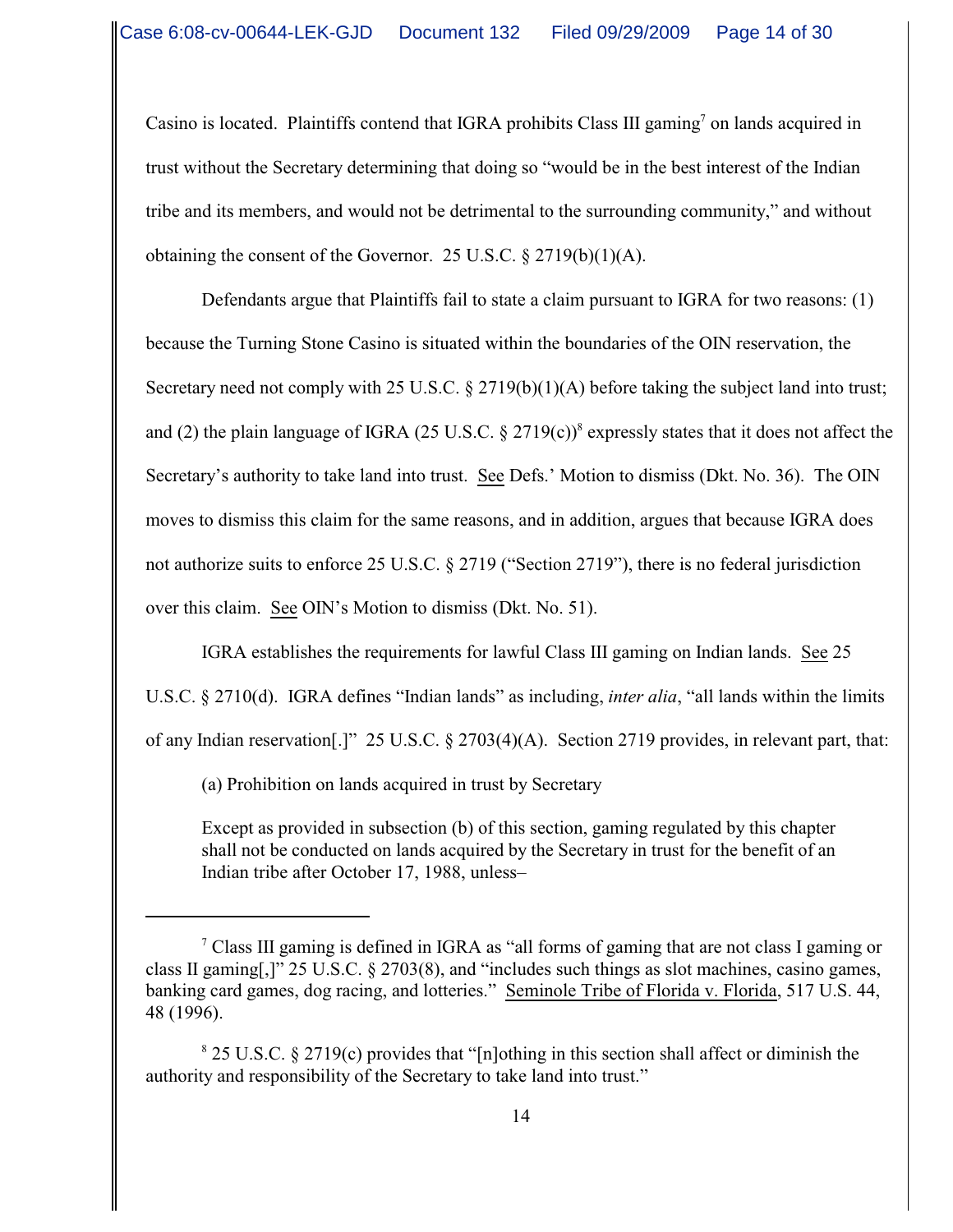(1) such lands are located within or contiguous to the boundaries of the reservation of the Indian tribe on October 17, 1988; or

\* \* \*

(b) Exceptions

(1) Subsection (a) of this section will not apply when–

(A) the Secretary, after consultation with the Indian tribe and appropriate State and local officials, including officials of other nearby Indian tribes, determines that a gaming establishment on newly acquired lands would be in the best interest of the Indian tribe and its members, and would not be detrimental to the surrounding community, but only if the Governor of the State in which the gaming activity is to be conducted concurs in the Secretary's determination; or

\* \* \*

(c) Authority of Secretary not affected

Nothing in this section shall affect or diminish the authority and responsibility of the Secretary to take land into trust.

25 U.S.C. § 2719.

Plaintiffs' IGRA claim must be dismissed. Because the Turning Stone Casino is within the boundaries of the OIN reservation, the procedures required by 25 U.S.C. § 2719(b)(1)(A) do not apply. In Oneida Indian Nation, in a series of consolidated cases, the OIN brought suit against the City of Sherrill and Madison County, New York, alleging that properties once part of the OIN's ancestral land that OIN members had reacquired on the open market were within the OIN reservation and therefore not subject to taxation. The Second Circuit held, *inter alia*, that the OIN reservation, as recognized by the 1794 Treaty of Canandaigua, has never been disestablished, and that therefore the lands were not subject to taxation. 337 F.3d at 160-65, 167; see id. at 165 ("Construing the Buffalo Creek Treaty liberally and resolving, as we must, all ambiguities in the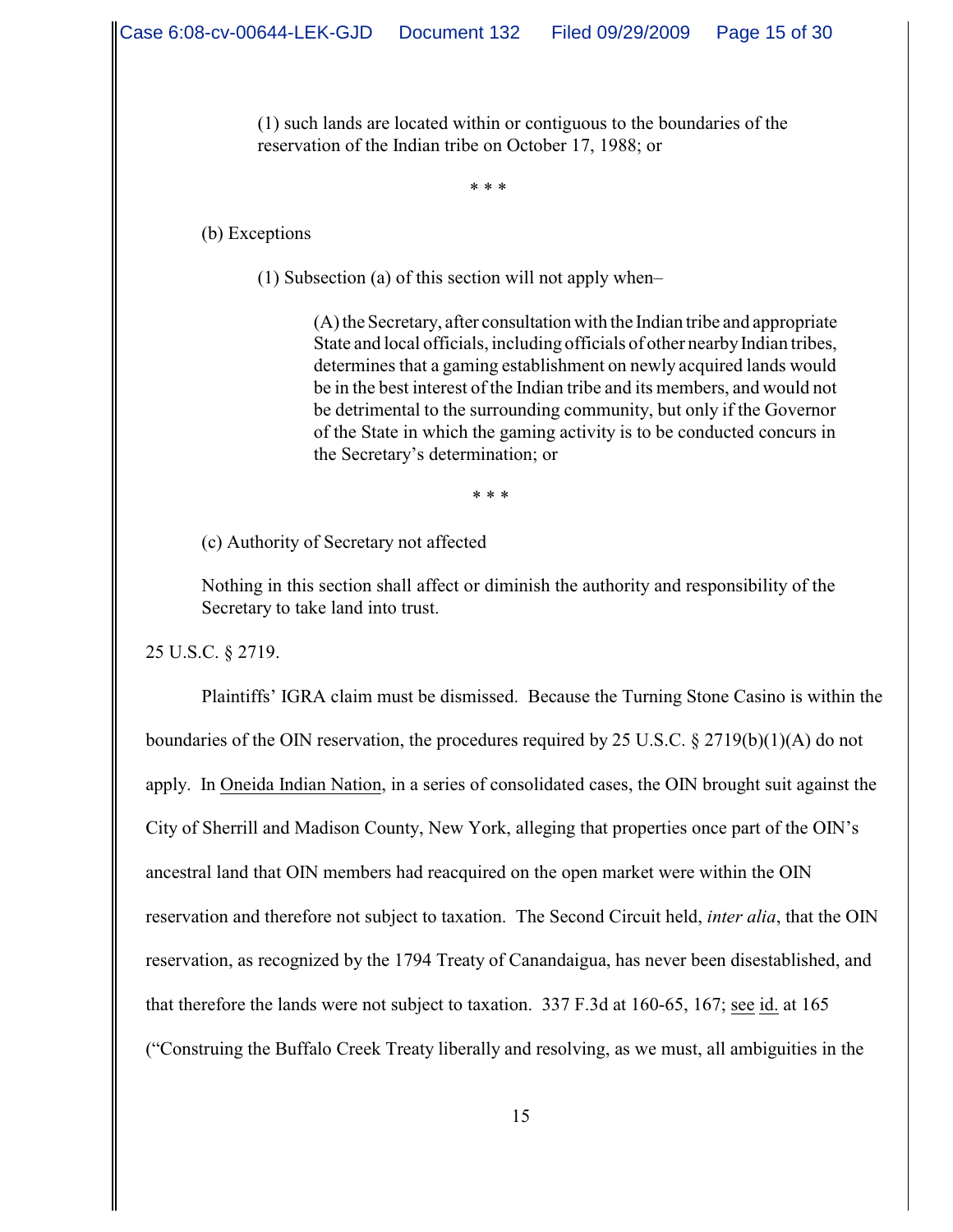Oneidas' favor, we conclude that neither its text nor the circumstances surrounding its passage and implementation establish a clear congressional purpose to disestablish or diminish the OIN reservation.").

In Sherrill, the Supreme Court reversed and remanded, holding that "'standards of federal Indian Law and federal equity practice' preclude the Tribe from rekindling embers of sovereignty that long ago grew cold." 544 U.S. at 214. The Supreme Court noted how the "long lapse of time, during which the Oneidas did not seek to revive their sovereign control through equitable relief in court, and the attendant dramatic changes in the character of the properties, preclude OIN from gaining the disruptive remedy it now seeks." Sherrill, 544 U.S. at 216-17. However, the Supreme Court noted that it "need not decide today whether, contrary to the Second Circuit's determination, the 1838 Treaty of Buffalo Creek disestablished the Oneida's reservation, as Sherrill argues." 544 U.S. at 216 n.9.

Plaintiffs argue that sovereignty is a distinguishing characteristic of an Indian reservation, and that accordingly the OIN reservation must be considered disestablished because the Supreme Court's decision in Sherrill confirmed that the OIN cannot exercise sovereignty over lands reacquired in fee after over a century of non-tribal ownership. However, the Second Circuit's holding in Oneida Indian Nation that the OIN reservation has not been disestablished remains binding precedent on this Court. In Oneida Indian Nation of New York v. Madison County, 401 F. Supp. 2d 219 (N.D.N.Y. 2005) (Hurd, J.), Madison County unsuccessfully argued that relying upon the Second Circuit's holding that the Oneida reservation was not disestablished is contrary to the Supreme Court's decision in Sherrill. Judge Hurd concluded that, because the Supreme Court "explicitly declined to decide whether the Second Circuit erred in determining that the reservation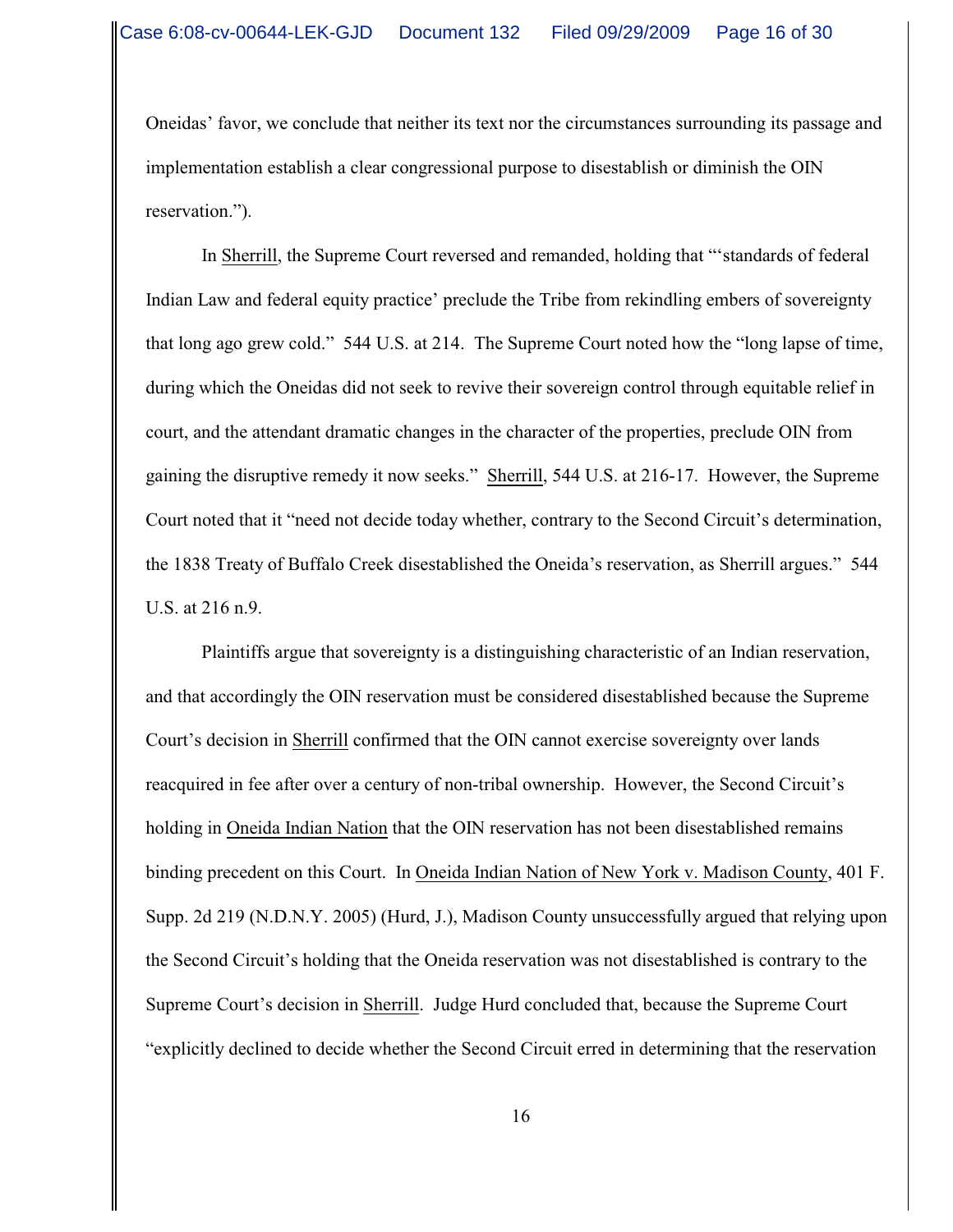was disestablished . . . the Second Circuit holding that the reservation was not disestablished remains undisturbed." Oneida, 401 F. Supp. 2d at 231.

This Court agrees that the Second Circuit's holding remains good law. In Sherrill, the Supreme Court not only expressly declined to address the Second Circuit's determination that the OIN reservation had not been disestablished, but also noted that "'only Congress can divest a reservation of its land and diminish its boundaries.'" 544 U.S. at 216 n.9 (quoting Solem v. Bartlett, 465 U.S. 463, 470 (1984) (other citations omitted)); see Solem, 465 U.S. at 470 ("Once a block of land is set aside for an Indian Reservation and no matter what happens to the title of individual plots within the area, the entire block retains its reservation status until Congress explicitly indicates otherwise."). Congress has not divested the OIN of its reservation. Therefore, the Turning Stone Casino is "located within or contiguous to the boundaries of the reservation of the Indian tribe on October 17, 1988." 25 U.S.C.  $\S 2719(a)$ . Accordingly, the provisions of 25 U.S.C.  $\S$  $2719(b)(1)(A)$  do not apply, and Plaintiffs' IGRA claim must be dismissed.<sup>10</sup>

## **E. Supplemental Claims**

Plaintiffs assert both constitutional and statutory claims challenging the DOI's December 30, 2008 acknowledgment of administrative custody over the 18-acre parcel which was previously an

<sup>&</sup>lt;sup>9</sup> Plaintiffs also argue in their pleading and papers that the land upon which the Turning Stone Casino is located does not fit within the DOI's definition of Indian reservation in the regulations governing land into trust applications. However, the Court finds this contention to be without merit. For purposes of an IGRA challenge, the Court must look to the definitions within IGRA and its accompanying regulations, and as explained above, the land upon which the Turning Stone Casino is situated clearly fits within "Indian lands" pursuant to IGRA. See 25 U.S.C. §  $2703(4)(A)$ .

 $10$  Based upon the foregoing, the Court need not address the other grounds upon which Defendants and the OIN move for dismissal of this claim.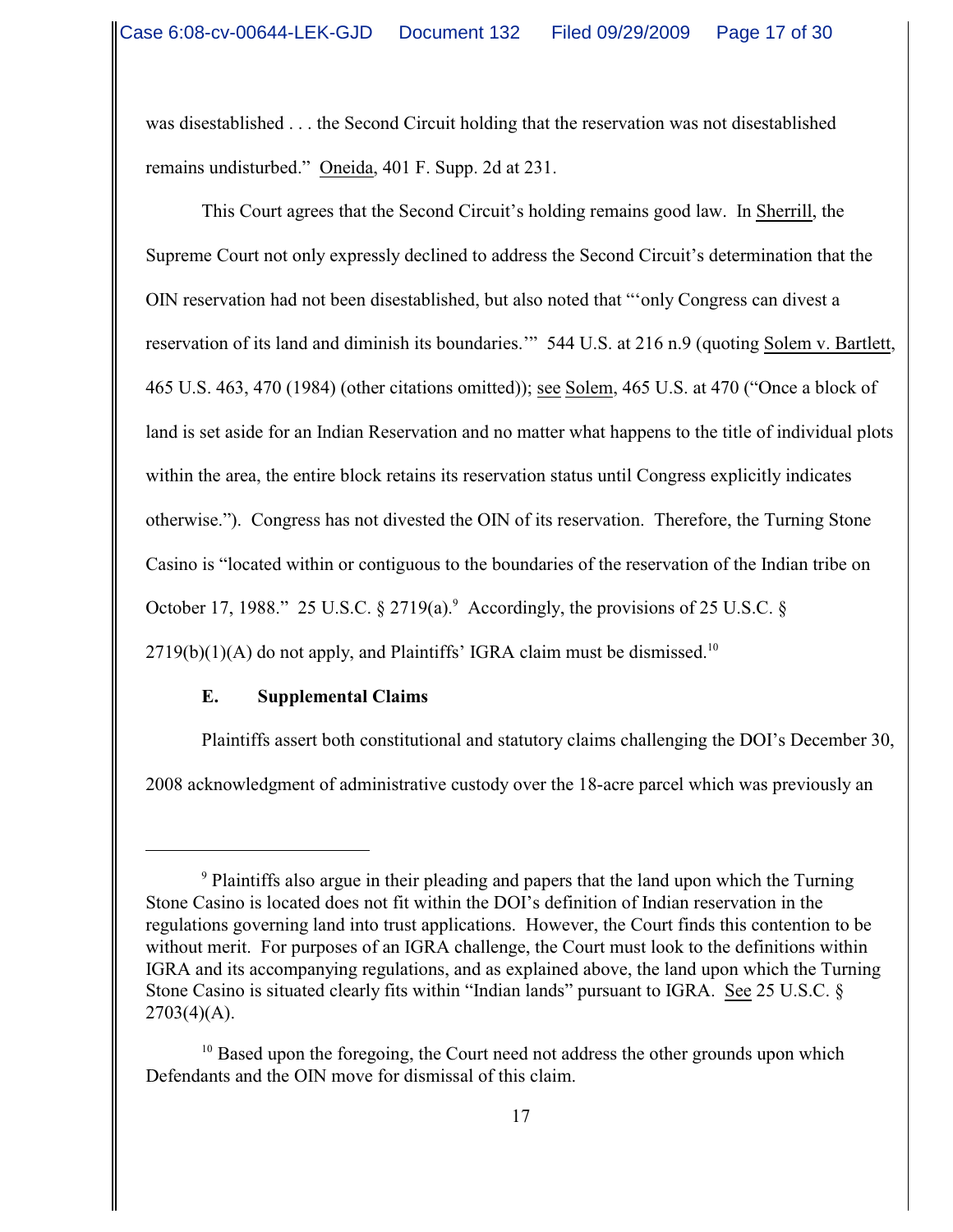annex to the Griffiss Air Force Base. See Second Am. Compl. ¶¶ 304-41. Defendants contend that the Plaintiffs' supplemental claims must be dismissed for lack of subject matter jurisdiction. See Defs.' Motion to dismiss (Dkt. No. 111). Specifically, Defendants argue that Plaintiffs' supplemental claims do not fall within the waiver of sovereign immunity for title challenges provided by the Quiet Title Act, 28 U.S.C. § 2409a, and that Plaintiffs lack standing to challenge the transfer of the 18-acre parcel. Defendants and the OIN also argue that the supplemental claims must be dismissed for failure to state a claim. See Defs.' Motion to dismiss (Dkt. No. 111); OIN's Motion to dismiss (Dkt. No. 110). As explained below, the Court concludes that Plaintiffs lack standing to raise their supplemental claims. Accordingly, these claims are dismissed, and the Court need not address the other grounds upon which the Defendants and the OIN seek dismissal.

Defendants contend that the Plaintiffs lack standing to challenge the federal government's determination of how to dispose of its own property among its agencies. Defendants argue that Plaintiffs fail to adequately demonstrate an injury in fact because Plaintiffs are not harmed by the transfer of federal property from one federal agency to another. Defendants contend that Plaintiffs cannot complain of any impairment of local and state jurisdiction over the parcel by virtue of the land being held in trust, as state and local jurisdiction was already impaired by virtue of the land's ownership by the federal government. Defendants further argue that even if Plaintiffs could show injury, this Court cannot provide redress for that injury, as the land would still be owned by the federal government.

Plaintiffs counter that if the transfer of the 18-acre parcel to the DOI in trust for the OIN is allowed to stand, Plaintiffs will suffer an injury in fact "because they would be permanently and significantly deprived of their sovereignty and the ability to tax, regulate or otherwise exercise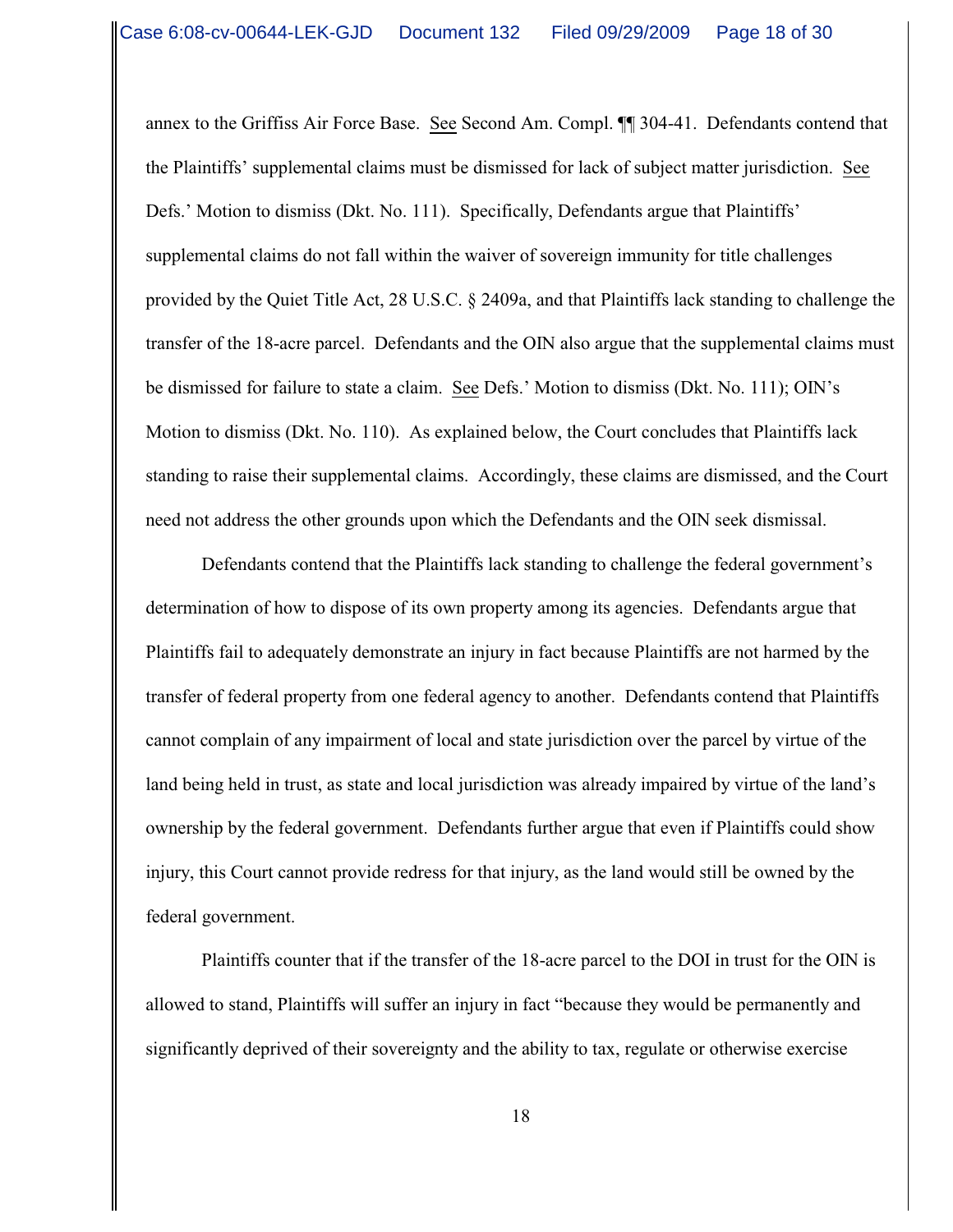jurisdiction over these lands[.]" Mem. in Opp'n at 11 (Dkt. No. 115). Plaintiffs allege that they would also suffer injury because "OIN would be able to develop these lands without proper oversight or compliance with state or local law, thereby putting at risk the governance, health and safety of neighboring landowners and the community." Id.

"[T]he threshold issue of standing [is] 'an essential and unchanging part of the case-or-controversy requirement of Article III."" Horne v. Flores, U.S. , 129 S. Ct. 2579, 2592 (2009) (quoting Lujan v. Defenders of Wildlife, 504 U.S. 555, 560 (1992)). Constitutional standing requires a showing of three elements: "(1) *injury-in-fact*, which is a 'concrete and particularized' harm to a 'legally protected interest'; (2) *causation* in the form of a 'fairly traceable' connection between the asserted injury-in-fact and the alleged actions of the defendant; and (3) *redressability*, or a non-speculative likelihood that the injury can be remedied by the requested relief." W.R. Huff Asset Mgmt. Co. v. Deloitte & Touche, LLP, 549 F.3d 100, 106-07 (2d Cir. 2008) (emphasis in original) (citing Lujan, 504 U.S. at 560-61). A plaintiff "bears the burden of showing that he has standing for each type of relief sought." Summers v. Earth Island Institute, \_\_\_ U.S. , 129 S. Ct. 1142, 1149 (2009) (citation omitted).

Plaintiffs have failed to demonstrate an injury-in-fact sufficient to demonstrate their standing to pursue their supplemental claims. In regards to Plaintiffs' first alleged injury – that the transfer would impair Plaintiffs' ability to exercise sovereign jurisdiction over the parcel – the land in question is already owned by the United States. Therefore, state and local jurisdiction is already impaired, although by no means eliminated, by virtue of the federal government's ownership of the land. Even if the land were not held in trust for the OIN, the state's ability to regulate the land is subject to the doctrine of preemption. Accordingly, the Court agrees with Defendants that any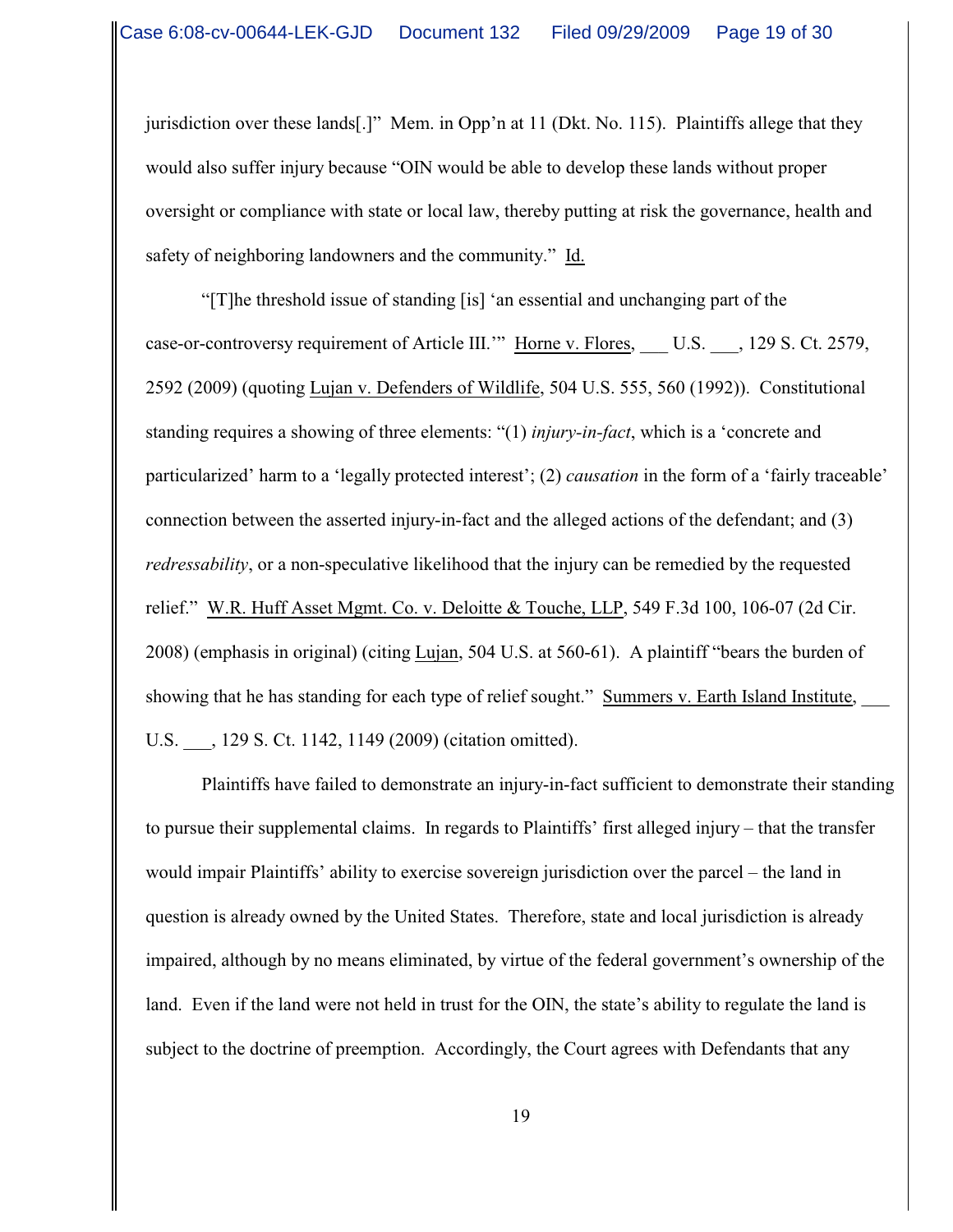injury Plaintiffs might claim regarding this land stems not from the transfer but from federal ownership over the land and federal preemption. Cf. Kleppe v. New Mexico, 426 U.S. 529, 543 (1976) ("Absent consent or cession a State undoubtedly retains jurisdiction over federal lands within its territory, but Congress equally surely retains the power to enact legislation respecting those lands pursuant to the Property Clause. . . . And when Congress so acts, the federal legislation necessarily overrides conflicting state laws under the Supremacy Clause.") (citations omitted).

The Court does not agree with Plaintiffs that "[a]s a fee owner, the United States' rights are essentially the same as any other fee owner in the absence of a cession of jurisdiction by the State." Mem. in Opp'n at 10. In support of their position, Plaintiffs cite to dicta in Fort Leavenworth R.R. Co. v. Lowe, 114 U.S. 525 (1885). In Fort Leavenworth, the owner of a railroad challenged the taxation of the railroad by the state, on the grounds that the track was entirely within a federal military reservation. In dicta, the Supreme Court indicated that where the United States acquired lands without consent of the state to cede jurisdiction, "the possession of the United States, unless political jurisdiction be ceded to them in some other way, is simply that of an ordinary proprietor." Fort Leavenworth, 114 U.S. at 531; see id. at 527 (in absence of state's cession of jurisdiction, "[s]o far as the land constituting the reservation was not used for military purposes, the possession of the United States was only that of an individual proprietor."). However, the Supreme Court in Kleppe noted that the dicta in Fort Leavenworth "fail[ed] to account for the raft of cases in which the [Property] Clause<sup>11</sup> has been given a broader construction." Kleppe,  $426$  U.S. at 539; see also

 $<sup>11</sup>$  The Property Clause provides that "[t]he Congress shall have Power to dispose of and</sup> make all needful Rules and Regulations respecting the Territory or other Property belonging to the United States; and nothing in this Constitution shall be so construed as to Prejudice any Claims of the United States, or of any particular State." U.S. CONST. art. IV, § 3, cl. 2.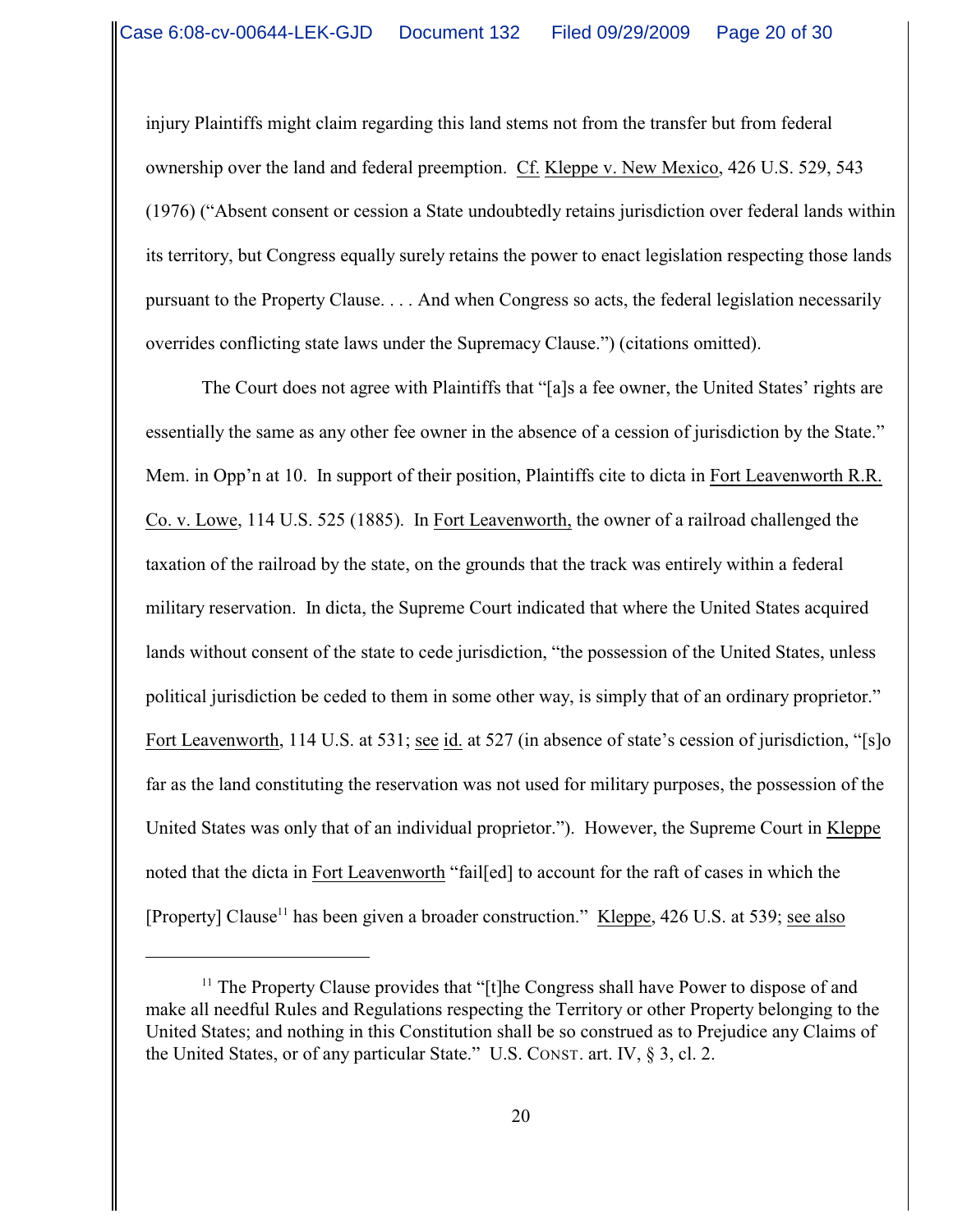United States v. Gabrion, 517 F.3d 839, 847 (6th Cir. 2008) ("Indeed, Kleppe certainly appears to support  $-$  if not stand for  $-$  the broad proposition that the federal government's rights in federally owned property are never merely those of an ordinary proprietor, despite the dicta" in, *inter alia*, Fort Leavenworth).

As the federal government's ownership over the 18-acre parcel is more than that of an ordinary proprietor, Plaintiffs cannot show that their alleged injury is a result of the proposed landin-trust transfer as opposed to federal ownership of the land. Thus, Plaintiffs also cannot show causation between Defendants' action and the alleged injury. Similarly, Plaintiffs cannot establish that it is likely, as opposed to merely speculative, that their claimed injury would be redressed if Plaintiffs were to succeed on the merits of their supplemental claims. See Lujan, 504 U.S. at 561. Even if the transfer were overturned, the land would still be owned by the federal government, and accordingly, the state's jurisdiction over the land would be subject to federal preemption. Therefore, a favorable decision on the merits of Plaintiffs' claims would not preclude the federal government from using the land in some way that could impair the state's jurisdiction over the land. See Kleppe, 426 U.S. at 543.

The Court further agrees with Defendants that Plaintiffs' second alleged injury – the possible harm posed by the OIN's ability to develop the land without proper state oversight – lacks the imminence necessary to support standing. Plaintiffs do not allege that the OIN is currently developing the land in a manner harmful to Plaintiffs, and there is no indication in the record to suggest that the OIN is planning to develop the land in a manner that would implicate Plaintiffs' concerns. Thus, Plaintiffs' allegations regarding what the OIN might do with the land are too speculative and hypothetical to demonstrate an injury in fact. See Lujan, 504 U.S. at 560 (to support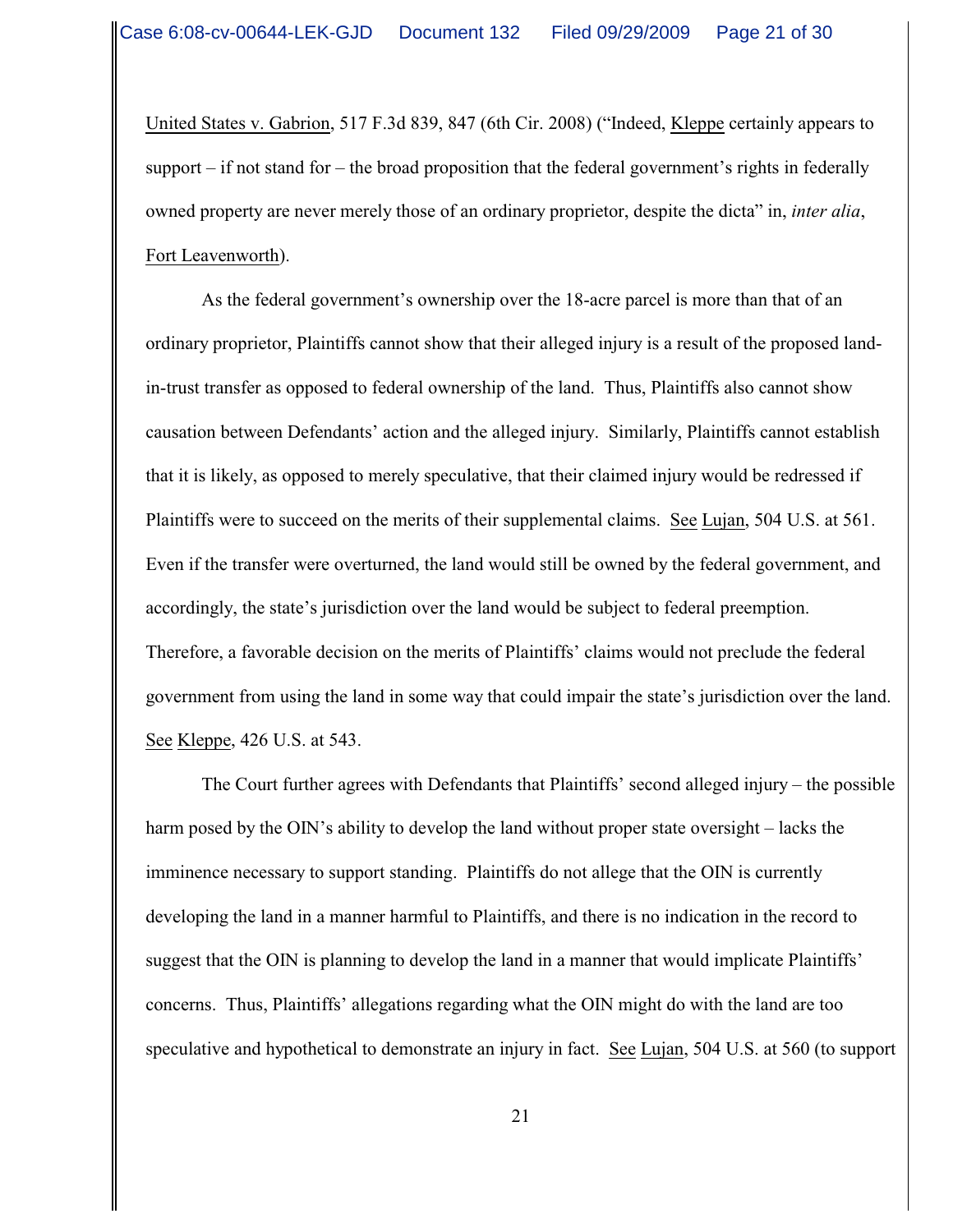standing, plaintiffs must have suffered an injury that is "concrete and particularized" and "actual and imminent, not conjectural or hypothetical") (citations and internal quotation marks omitted); see also Sauk County v. United States Dep't of Interior, No. 07-cv-543, 2008 WL 2225680, at \*5 (W.D. Wis. May 29, 2008) (finding no standing to challenge DOI's acceptance of land into trust status where plaintiff's asserted environmental injury was based on a "series of speculations"). Accordingly, Plaintiffs lack standing to challenge the DOI's acceptance of administrative custody over the 18-acre parcel, and Plaintiffs' supplemental claims must be dismissed.

## **III. PLAINTIFFS' MOTION FOR SUMMARY JUDGMENT**

## **A. Standard of Review**

Rule 56 of the Federal Rules of Civil Procedure provides that summary judgment is proper when "the pleadings, the discovery and disclosure materials on file, and any affidavits show that there is no genuine issue as to any material fact and that the movant is entitled to judgment as a matter of law." FED. R. CIV. P. 56(c); see Beard v. Banks, 548 U.S. 521, 529 (2006) (citing Celotex Corp. v. Catrett, 477 U.S. 317, 322 (1986)). A court must "'resolve all ambiguities, and credit all factual inferences that could rationally be drawn, in favor of the party opposing summary judgment.'" Brown v. Henderson, 257 F.3d 246, 251 (2d Cir. 2001) (quoting Cifra v. General Electric Co., 252 F.3d 205, 216 (2d Cir. 2001)). "Only disputes over facts that might affect the outcome of the suit under the governing law will properly preclude the entry of summary judgment." Anderson v. Liberty Lobby, Inc., 477 U.S. 242, 248 (1986).

If the moving party meets its initial burden of demonstrating that no genuine issue of material fact exists for trial, the nonmovant "must do more than simply show that there is some metaphysical doubt as to the material facts." Matsushita Elec. Indus. Co. v. Zenith Radio Corp.,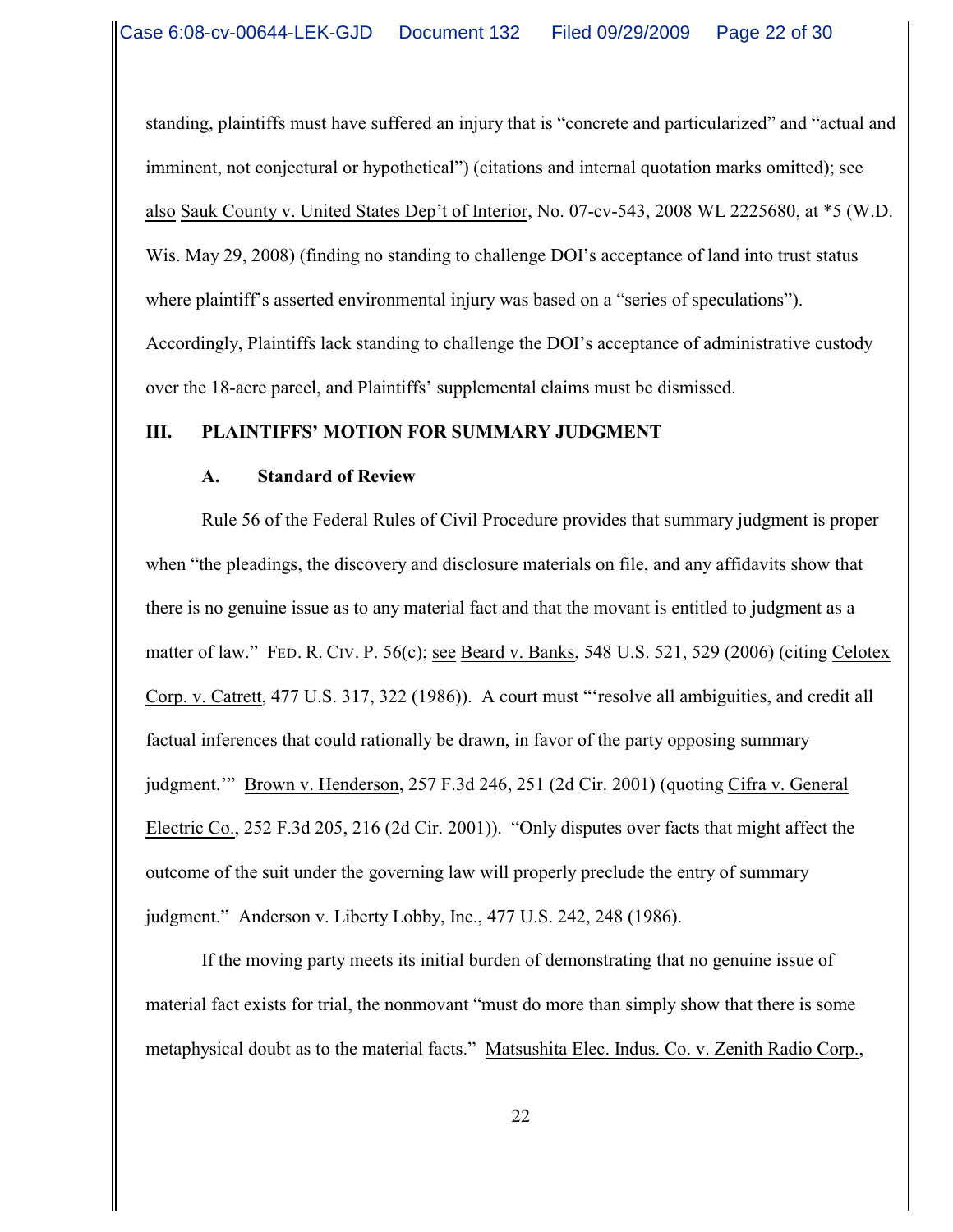475 U.S. 574, 586 (1986) (citations omitted). The nonmovant "must come forth with evidence sufficient to allow a reasonable jury to find in her favor." Brown, 257 F.3d at 251 (citation omitted). The nonmoving party "may not rely merely on allegations or denials in its own pleadings;" bald assertions or conjecture unsupported by evidence are insufficient to overcome a motion for summary judgment. FED. R. CIV. P. 56(e)(2); see also Carey v. Crescenzi, 923 F.2d 18, 21 (2d Cir. 1991); Western World Ins. Co. v. Stack Oil, Inc., 922 F.2d 118, 121 (2d Cir. 1990).

#### **B. Discussion**

Plaintiffs move for summary judgment on their Third Cause of Action on the grounds that there is no statutory authority for the Secretary to take land into trust for the OIN. See generally Mot. for Sum. Judg. (Dkt. No. 57); Reply to Opp'n to Mot. for Sum. Judg. (Dkt. No. 109). Specifically, Plaintiffs contend that "25 U.S.C. § 2202 does not apply to the OIN because the OIN does not fall within the definition of tribe contained in 25 U.S.C  $\S$  2201(1)."<sup>12</sup> Reply at 4. Defendants and the OIN dispute Plaintiffs' reading of 25 U.S.C. § 2201(1) ("Section 2201(1)") and contend that land can, in fact, be accepted into trust for the OIN pursuant to Section 465. See generally OIN's Opp'n to Mot. for Sum. Judg. (Dkt. No. 84); Defs.' Opp'n to Mot. for Sum. Judg. (Dkt. No. 87). For the following reasons, this Court finds that there are extant issues of fact which preclude the granting of summary judgment on this ground.<sup>13</sup>

<sup>&</sup>lt;sup>12</sup> Under Section 2201(1), "Indian tribe" or "tribe" means "any Indian tribe, band, group, pueblo, or community for which, or for members of which, the United States holds lands in trust." 25 U.S.C. § 2201(1).

 $13$  In their Third Cause of Action, Plaintiffs also allege that:

Section 465 does not authorize the Secretary to take land into trust for the benefit of the OIN for the separate reason that Section 465 authorizes the acquisition of lands only "for the purpose of providing land for Indians." 25 U.S.C. § 479 defines "Indians" for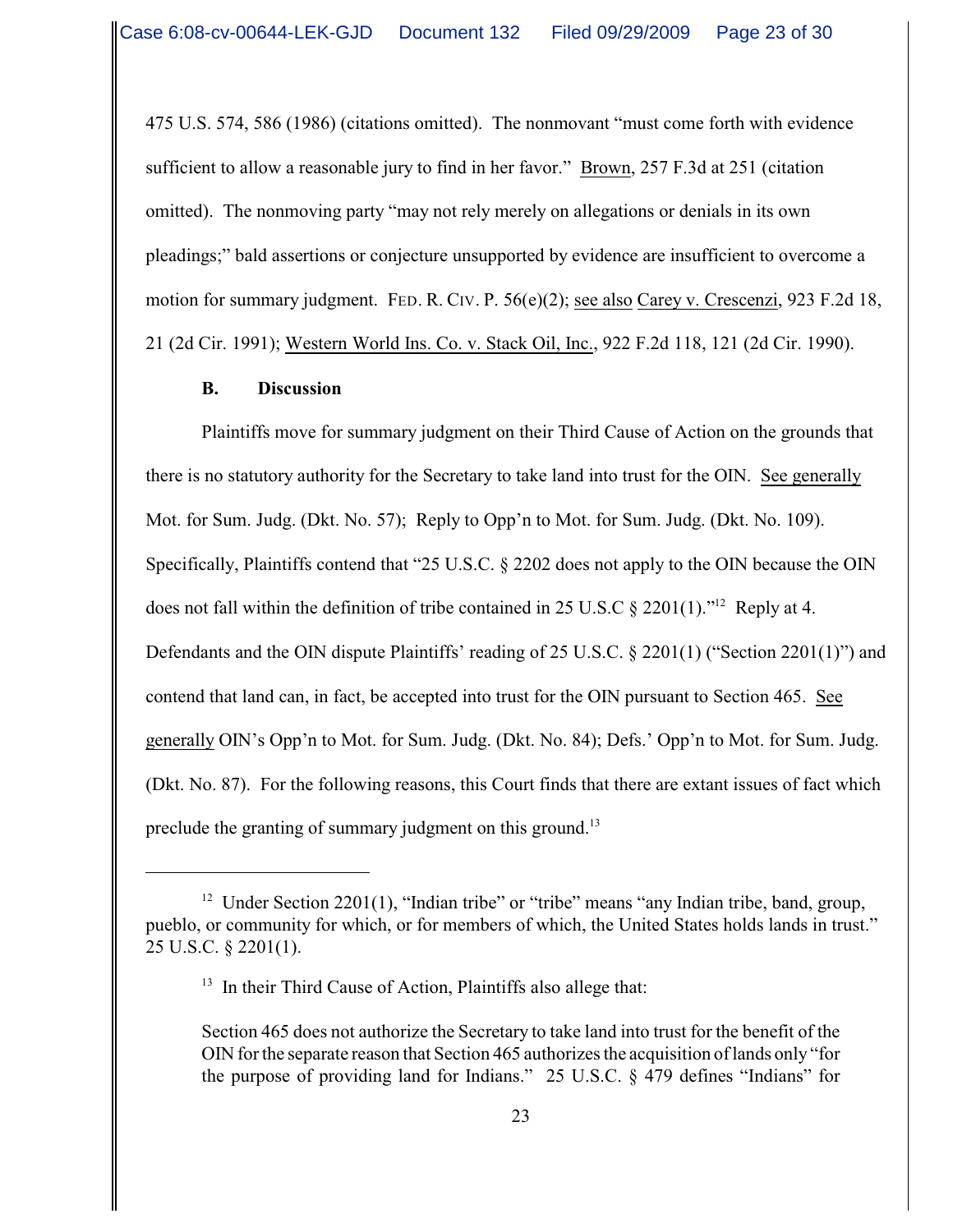# **i. Voting to Opt-Out of the IRA**

Plaintiffs contend that the United States lacks the authority to take land into trust for the OIN, pursuant to Section 465 of the IRA, because the OIN voted to reject the IRA. Mem. in Supp. at 1 (Dkt. No. 57, Attach. 1). Plaintiffs rely on section 18 of the IRA, enacted as part of the original IRA in 1934 and codified at 25 U.S.C. § 478 ("Section 478"). Id. It provides:

This Act shall not apply to any reservation wherein a majority of the adult Indians, voting at a special election duly called by the Secretary of the Interior, shall vote against its application. It shall be the duty of the Secretary of the Interior, within one year after June 18, 1934, to call such an election, which election shall be held by secret ballot upon thirty days' notice.

25 U.S.C. § 478.

In 1935, Congress extended the voting deadline and changed the majority vote requirement from a majority of eligible adults to a majority of those voting, assuming at least thirty percent (30%) of eligible adults voted. See 25 U.S.C. § 478a. A tribe that did not vote, or that did not meet the statutory requirements, did not, under Section 478, reject the IRA. Defendants concede that the OIN opted out of the IRA by tribal vote. Defs.' Opp'n to Mot. for Sum. Judg. at 2 and n.2. The OIN, however, argues that not only is there "an authoritative DOI document collecting tribal votes," which proves that they did not vote against the IRA, but also that Plaintiffs have not shown that the

purposes of the IRA to "include all persons of Indian descent who are members of any recognized tribe *now*under federal jurisdiction." (emphasis added)[.] Upon information and belief, the OIN does not meet this requirement as the OIN was not a "recognized tribe *now* under federal jurisdiction" as of the date of the IRA's enactment in 1934. Accordingly, the Secretary may not take the subject land into trust for the benefit of the OIN because the IRA, by its express terms, allows land to be taken into trust only for the benefit of tribes that were federally recognized as of the IRA's 1934 enactment.

Second Am. Compl. ¶¶ 152-54. The Court notes that Plaintiffs expressly preserved this issue and properly "reserve[d] their right to move at a later time for summary judgment on this and other grounds." Mem. in Supp. at 6 n.4.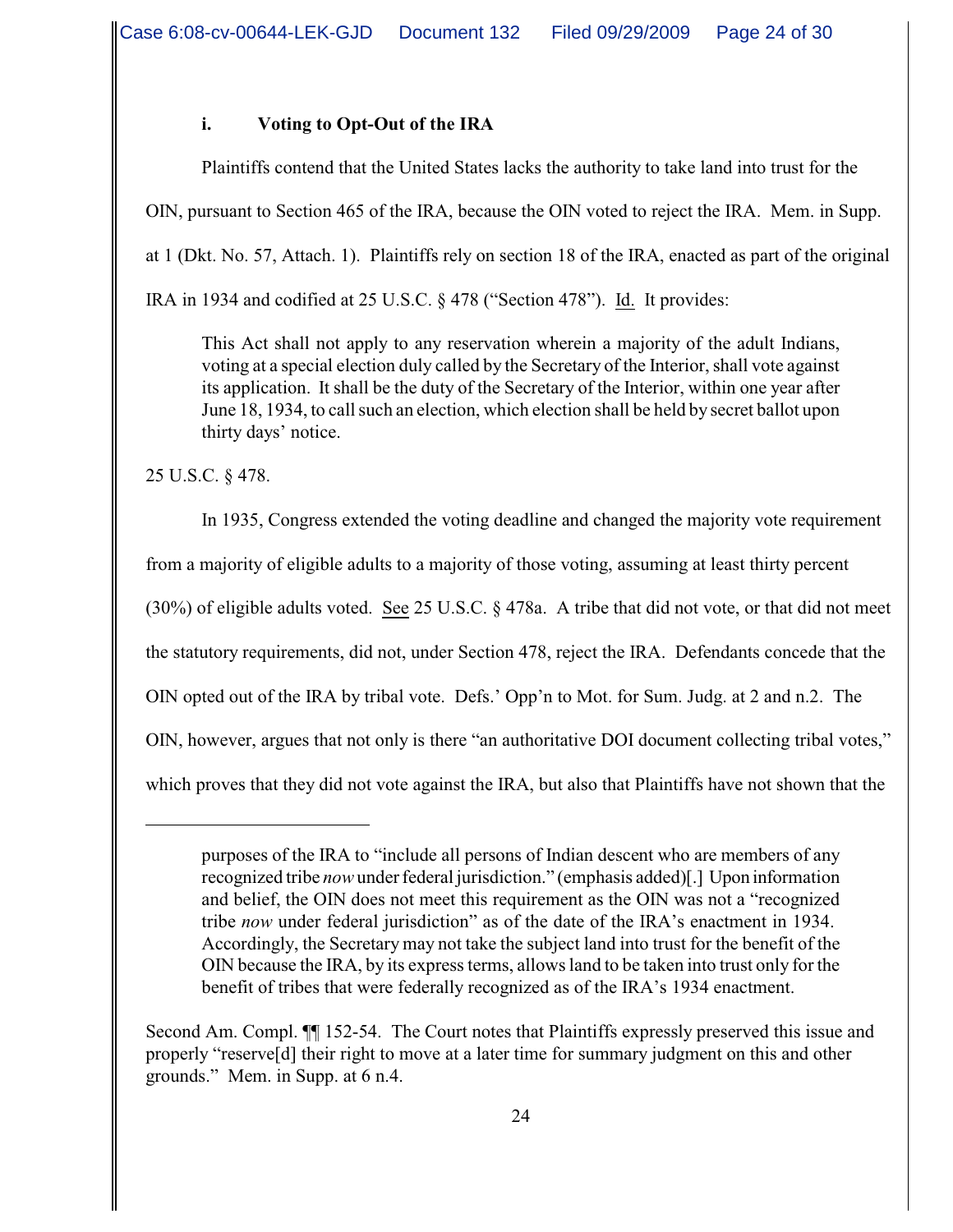requirements for a valid election pursuant to Sections 478 and 478a have been met. The ROD indicates that the OIN voted to reject the IRA but does not address whether the vote satisfied the statutory requirement. See Siegfried Aff., Ex. A. at 33 (Dkt. No. 57, Attach. 3); OIN's Statement of Facts  $\P$  1 (Dkt. No. 84, Attach 9). It is, therefore, an issue of fact whether the OIN validly voted to reject the IRA. However, it is unnecessary to decide whether the OIN rejected the IRA, as Congress enacted the Indian Land Consolidation Act ("ILCA"), 25 U.S.C.  $\S$  2202<sup>14</sup> ("Section 2202") to amend or repeal any possible Section 478 trust land disability. See 25 U.S.C. § 2202.

#### **ii. Defining "Tribe" Under 25 U.S.C. § 2201(1)**

In the ROD, the DOI invoked Section 2202 as authority for accepting land into trust for the OIN pursuant to Section 465. See Siegfried Aff., Ex. A. at 33-34 ("In the 1983 Indian Land Consolidation Act, 25 U.S.C. § 2202, Congress extended the provisions of Section 5 to all tribes except as otherwise provided under Federal law. Therefore, no statutory limitation on acquiring land in trust is applicable to the Nation's request."); OIN's Statement of Facts ¶ 1. Plaintiffs, however, argue that pursuant to the definition section of ILCA, Section 2201, the OIN are not considered a "tribe." Mem. in Supp. at 8.

Under Section 2201(1), "Indian tribe" or "tribe" is defined as "any Indian tribe, band, group, pueblo, or community for which, or for members of which, the United States holds lands in trust." 25 U.S.C. § 2201(1). Plaintiffs contend that under Section 2201(1), the meaning of "tribe" is restricted to those tribes for which the United States holds land in trust and urge this Court to adopt this reading. See Mem. in Supp. at 8. According to Plaintiffs' reasoning, the "all tribes" provision

<sup>&</sup>lt;sup>14</sup> Section 2202 states that "the provisions of section 465 of this title shall apply to all tribes notwithstanding the provisions of section 478 of this title . . ." Id.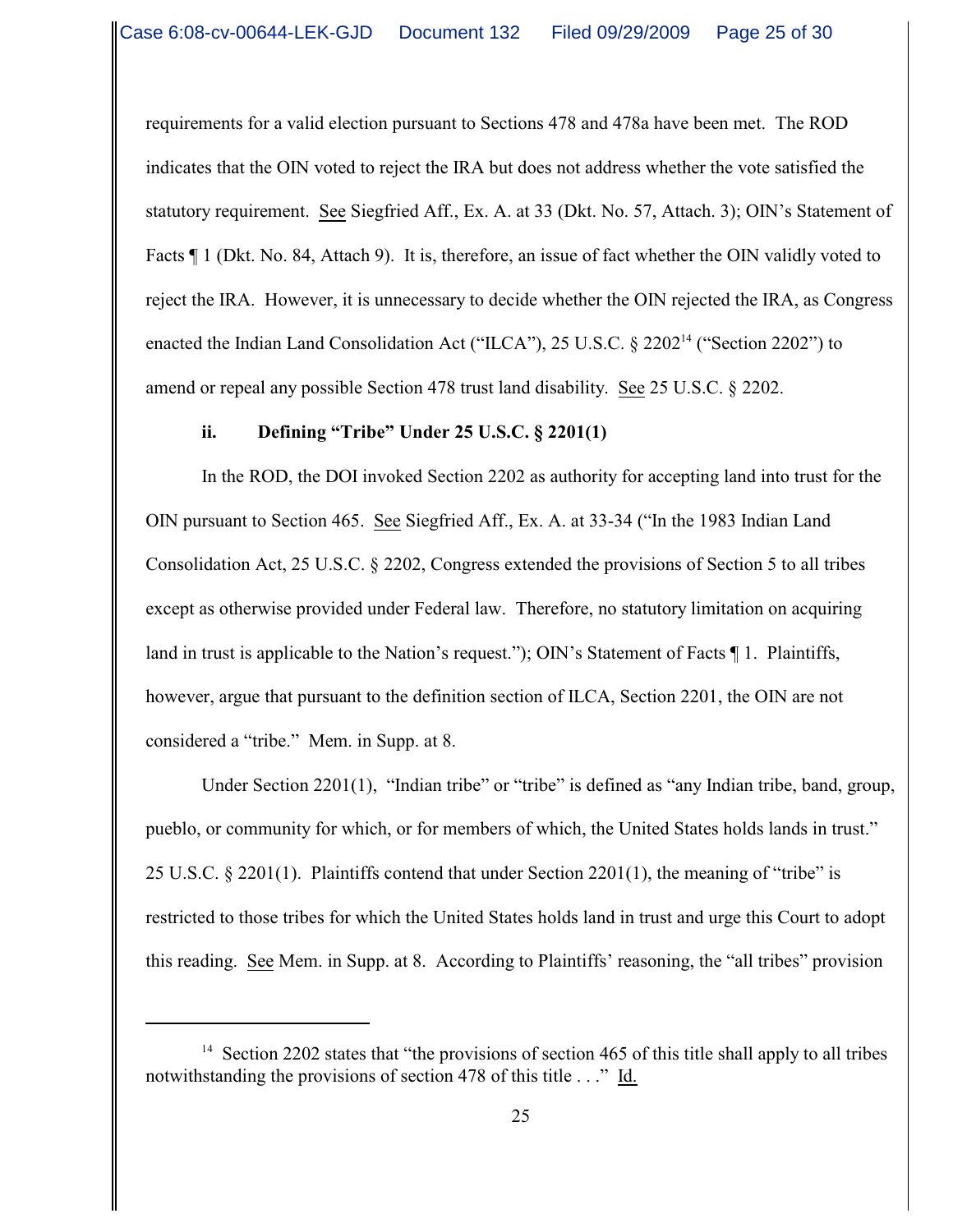in Section 2202 would then be restricted to only those entities that already have trust land. The Defendants and the OIN contest Plaintiffs' reading of the statute. See OIN's Opp'n to Mot. for Sum. Judg. at 8; Defs.' Opp'n to Mot. for Sum. Judg. at 3. Defendants and the OIN argue that the statutory purpose, legislative history, and canons of construction refute Plaintiffs' interpretation. This is an issue of first impression.

A principle purpose of both the IRA and ILCA was to restore Indian economic life through expanding tribal land bases. The IRA was promulgated in 1934 as "[a]n Act to conserve and develop Indian lands and resources." 48 Stat. 984 (1934). "The intent and purpose of the [IRA] was 'to rehabilitate the Indian's economic life and give him a chance to develop the initiative destroyed by a century of oppression and paternalism.'" Mescalero Apache Tribe v. Jones, 411 U.S. 145, 152-54 (quoting H.R. Rep. No. 1804, 73d Cong., 2d Sess., 6 (1934)); see also Morton v. Mancari, 417 U.S. 535, 542 (1974) ("The overriding purpose of the [IRA] was to establish machinery whereby Indian tribes would be able to assume a greater degree of self-government, both politically and economically"). ILCA was subsequently enacted in 1983 to further effectuate this purpose by, *inter alia*, removing the Section 478 disability and expanding the reach of the IRA and Section 465, specifically. See H.R. Rep. No. 97-908, 7 (1982) ("Section 203 [25 U.S.C. § 2202] extends the provisions of section 5 of the Act of June 18, 1834 [i.e., the IRA] to all tribes."). Restricting the definition of "tribe" under Section 2201(1) to only include tribes for which the United States already holds land in trust would vitiate the very purpose and intent of ILCA.<sup>15</sup>

<sup>&</sup>lt;sup>15</sup> Even assuming *arguendo* that this Court was incorrect about Congress' intent and purpose of the IRA and ILCA, which it is not, the DOI's interpretation, which is consonant with that of the Defendants and the OIN, would be entitled to deference. In determining whether to accept an administrative agency's interpretation of a statute that it is tasked with administering, the Court should first inquire whether: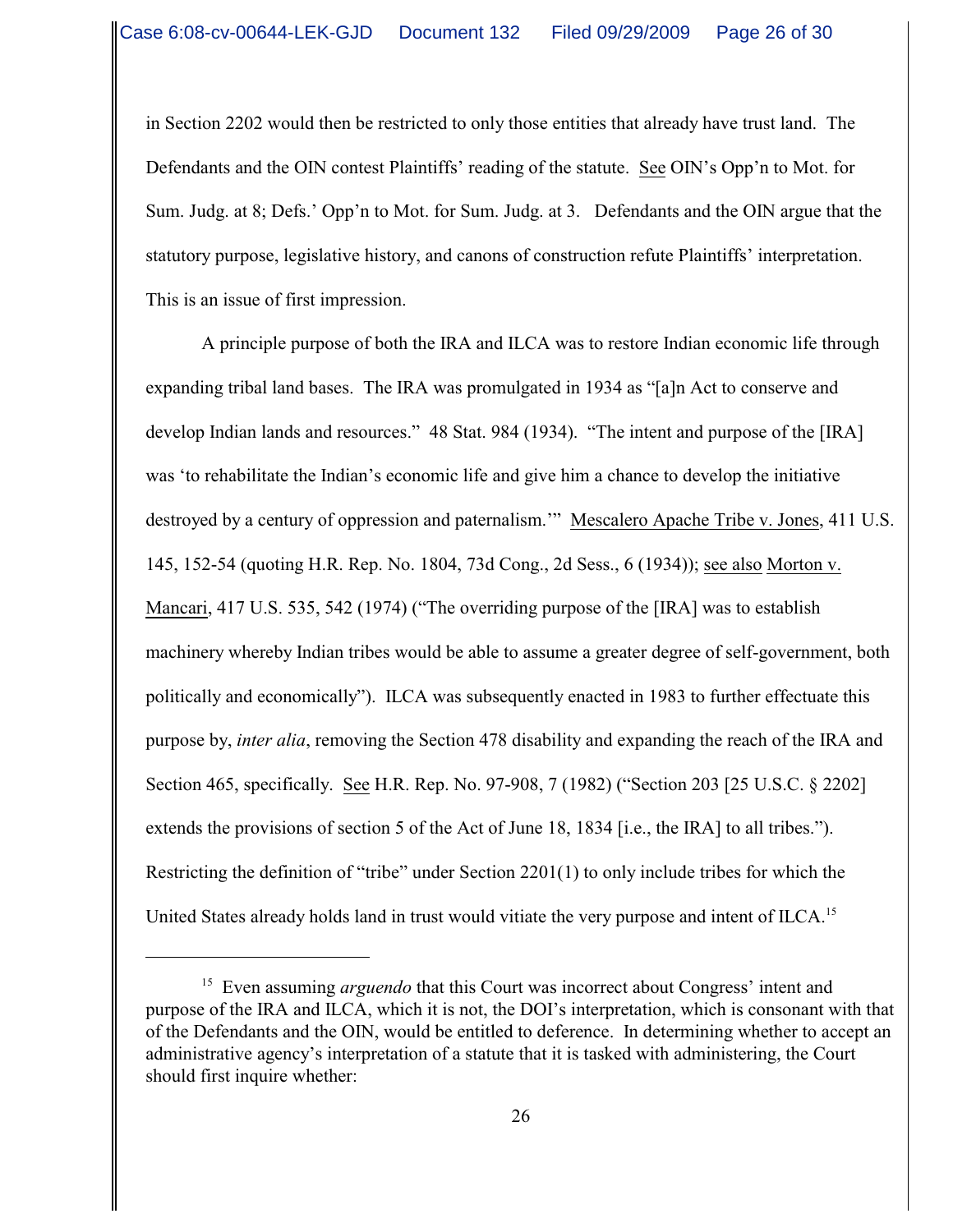Further, the canons of statutory construction support giving the word "tribe" a less restricted meaning.

The Supreme Court has stated that according to the rule of the last antecedent, "a limiting clause or phrase . . . should ordinarily be read as modifying only the noun or phrase that it immediately follows. . . ." Barnhart v. Thomas, 540 U.S. 20, 26 (2003). In Barnhart, the Court construed a statute providing disability benefits to a claimant if "he is not only unable to do his previous work but cannot . . . engage in another kind of substantial gainful work which exists in the national economy." Id. at 21-22. The question was whether "which exists in the national economy" modifies only the phrase it followed, "another kind of substantial gainful work," or whether it modifies all previous phrases, specifically "his previous work." Id. The Court of Appeals had read the limiting language to modify all prior phrases. The Supreme Court said that this was in "disregard[]" of the rule of the last antecedent, under which the limitation at the end of the statute applied only to the last antecedent, not to an earlier phrase in the statute. Justice Scalia, writing for a unanimous Court, explained "the error of the Third Circuit's perception" that the limitation at the

Congress has directly spoken to the precise question at issue. If the intent of Congress is clear, that is the end of the matter. If, however, the Court determines Congress has not directly addressed the precise question at issue, the court does not simply impose its own construction on the statute, as would be necessary in the absence of an administrative interpretation. Rather, if the statute is silent or ambiguous with respect to the specific issue, the question for the court is whether the agency's answer is based on a permissible construction of the statute.

Chevron, U.S.A., Inc. v. Natural Res. Def. Council, Inc., 467 U.S. 837, 842 (1984). As evidenced by the ROD, the DOI's interpretation of Section 2201(1) is consistent with Defendants and the OIN. See Siegfried Aff., Ex. A. at 33-34. In order to uphold the DOI's interpretation, the court need only find that the DOI's interpretation "is a sufficiently rational one." Chem. Mfrs. Ass'n v. Natural Res. Def. Council, Inc., 470 U.S. 116, 125 (1985). Here, Plaintiffs fail to proffer any argument that pushes the DOI's interpretation "over the edge of reasonable interpretation." Whitman, 531 U.S. at 485.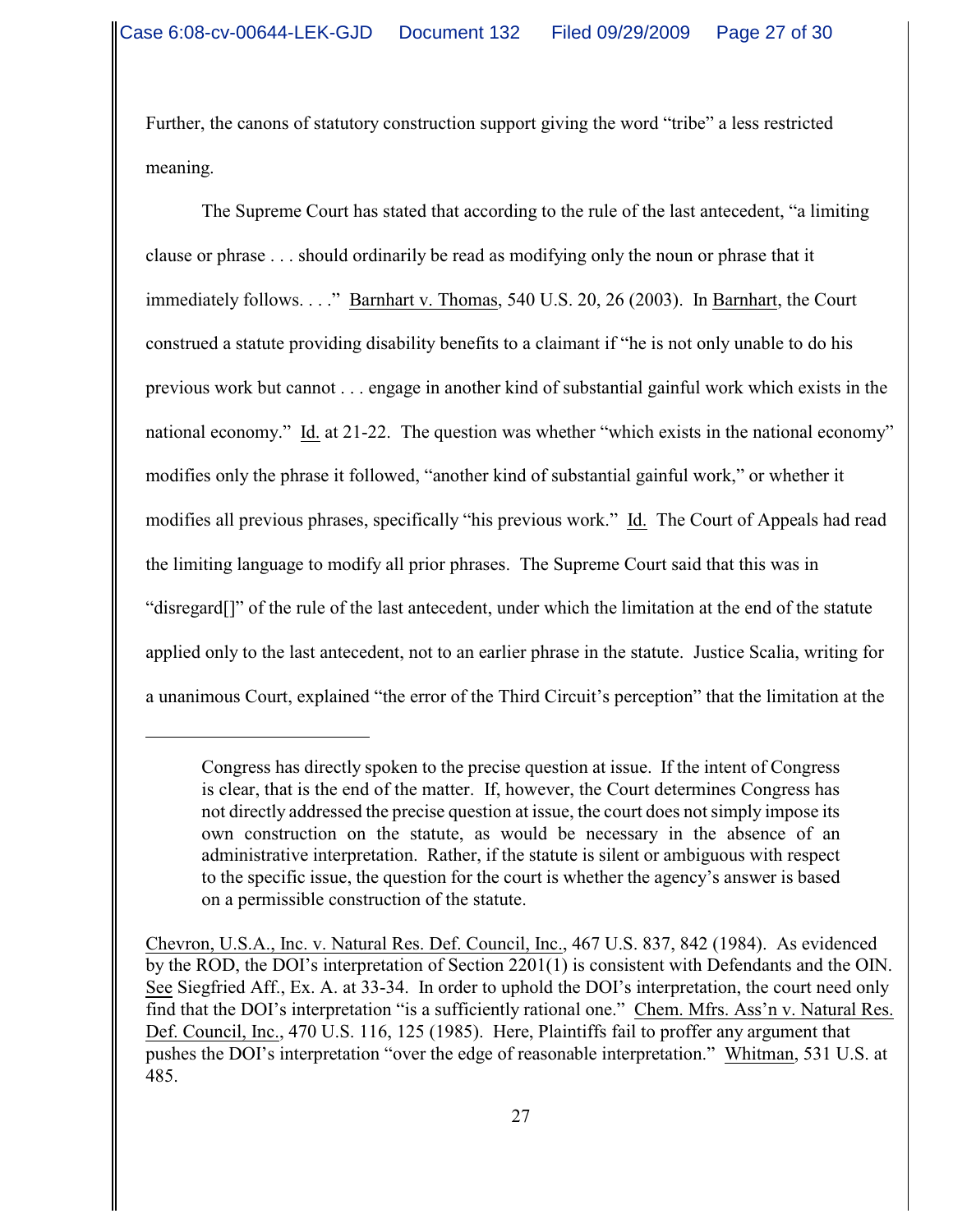end of the statute applied to more than the last antecedent:

Consider, for example, the case of parents who, before leaving their teenage son alone in the house for the weekend, warn him, "You will be punished if you throw a party or engage in any other activity that damages the house." If the son nevertheless throws a party and is caught, he should hardly be able to avoid punishment by arguing that the house was not damaged. The parents proscribed (1) a party, and (2) any other activity that damages the house. As far as appears from what they said, their reasons for prohibiting the home-alone partymay have had nothing to do with damage to the house- -for instance, the risk that underage drinking or sexual activity would occur. And even if their only concern was to prevent damage, it does not follow from the fact that the same interest underlay both the specific and the general prohibition that proof of impairment of that interest is required for both.

Id. at 27-28.

In Barnhart, the Court relied on FTC v. Mandel Brothers, Inc., 359 U.S. 385 (1959), which construed a statute defining "invoice" as "a written account, memorandum, list, or catalog . . . transported or delivered to a purchaser, consignee, factor, bailee, correspondence, or agent, or any other person who is engaged in dealing commercially in fur products or furs." The Court of Appeals had interpreted "who is engaged in dealing commercially in fur products or furs" as applying to all prior phrases, such as "purchaser" and "consignee." The Supreme Court reversed, holding that the limitation applied only to the last antecedent, "any other person." The "limiting clause is to be applied only to the last antecedent." 359 U.S. at 389 & n.4; see also United States v. Kerley, 416 F.3d 176, 180 & n.2 (2d Cir. 2005) (in statute defining "support obligation" as "any amount determined under a court order or an order of an administrative process pursuant to the law of a State or of an Indian tribe," qualifying phrase "pursuant to, etc." applies to last antecedent, "order of an administrative process," and not to earlier antecedent, "court order"). The Court rejects Plaintiffs' position that the last antecedent rule "make[s] nonsense of the definition" of tribe under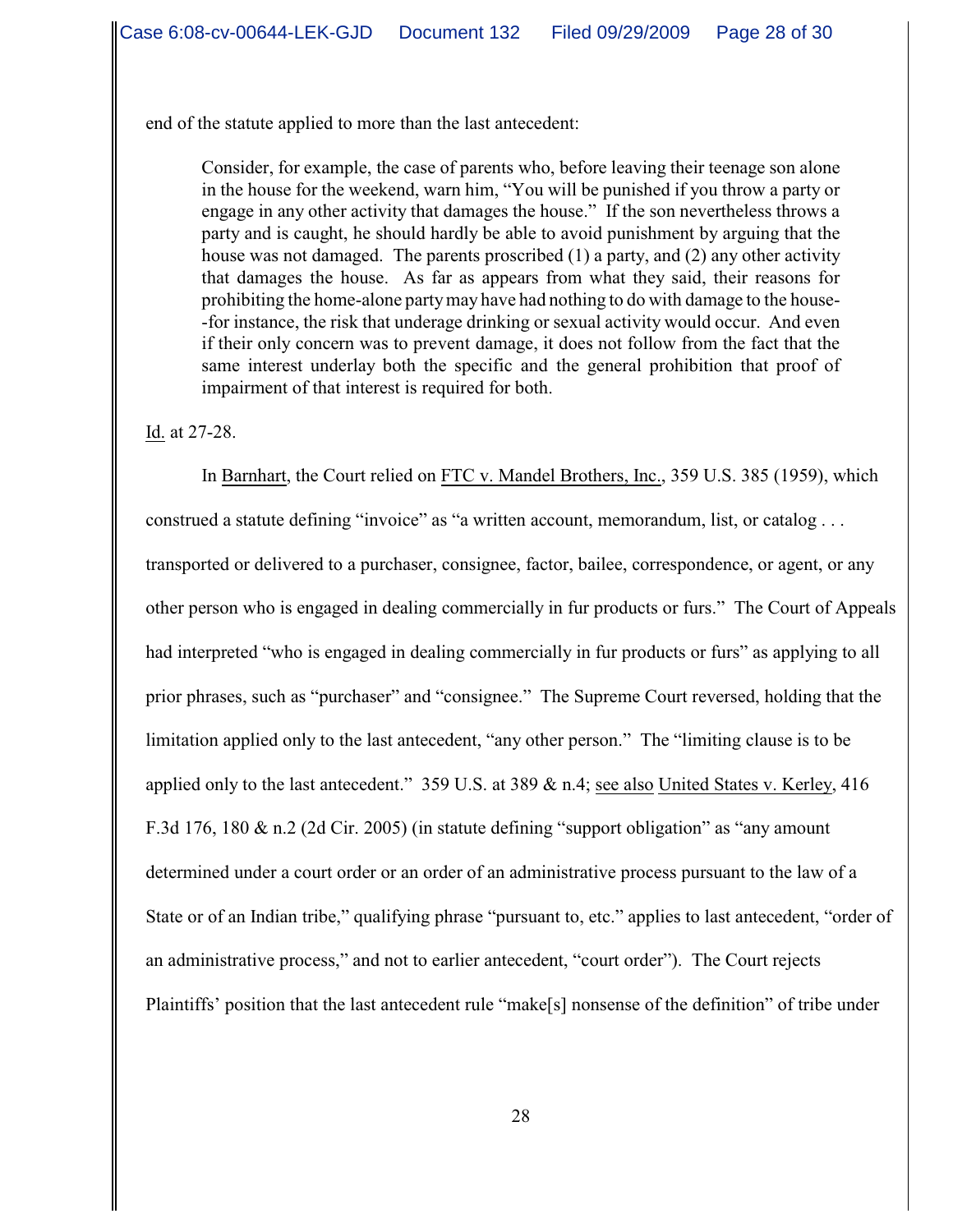Section  $2201(1)$ .<sup>16</sup> See Reply at 28.

Finally, the Supreme Court has also said that "[w]hen we are faced with . . . two possible constructions [of a statute], our choice between them must be dictated by a principle deeply rooted in th[e] Court's Indian jurisprudence: '[s]tatutes are to be construed liberally in favor of the Indians, with ambiguous provisions interpreted to their benefit." County of Yakima v. Confederated Tribes, 502 U.S. 251, 269 (1992) (quoting Montana v. Blackfeet Tribe, 471 U.S. 759, 766 (1985)); accord County of Oneida v. Oneida Indian Nation, 470 U.S. 226, 247 (1985). Based on the foregoing discussion, this Court finds that "for which, or for members of which, the United States holds lands in trust" only applies to the last antecedent, "community," and not to the entirety of Section 2201(1). Accordingly, this Court finds for Defendants and the OIN and denies Plaintiffs' Motion for summary judgment.

# **IV. CONCLUSION**

Based on the foregoing discussion, it is hereby

Under this rule of punctuation, it would be necessary to insert a comma, as shown below, to read the trust land qualification at the definition's end as applying to "tribe" and the entire series that comes before, rather than as just applying to the last antecedent, "community," i.e., "Indian tribe" or "tribe" means "any Indian tribe, band, group, pueblo, or community *[,]* for which, or for the members of which, the United States holds land in trust." Obviously, however, there is no such comma in Section 2201(1). The absence confirms that the trust land qualification modifies only the antecedent to which it is connected, "community."

 $16$  Further, a feature of, or corollary, to the rule of the last antecedent is the rule of punctuation. It confirms the proper reading of the trust land qualification at the end of Section 2201(1) as applying only to the word "community." "When a modifier is set off from a series of antecedents by a comma, the modifier should be read to apply to each of those antecedents." Kahn Lucas Lancaster, Inc. v. Lark Int'l Ltd, 186 F.3d 210, 215 (2d Cir. 1999) (abrogated on other grounds) (for term defined as "clause in a contract or an arbitration agreement, signed by the parties," modifier applied to all antecedents because it was set off by a comma). Where the comma is not used to set off the modifier, then there is confirmation that the modifier applies only to the last antecedent. See id. at 216 n.1.